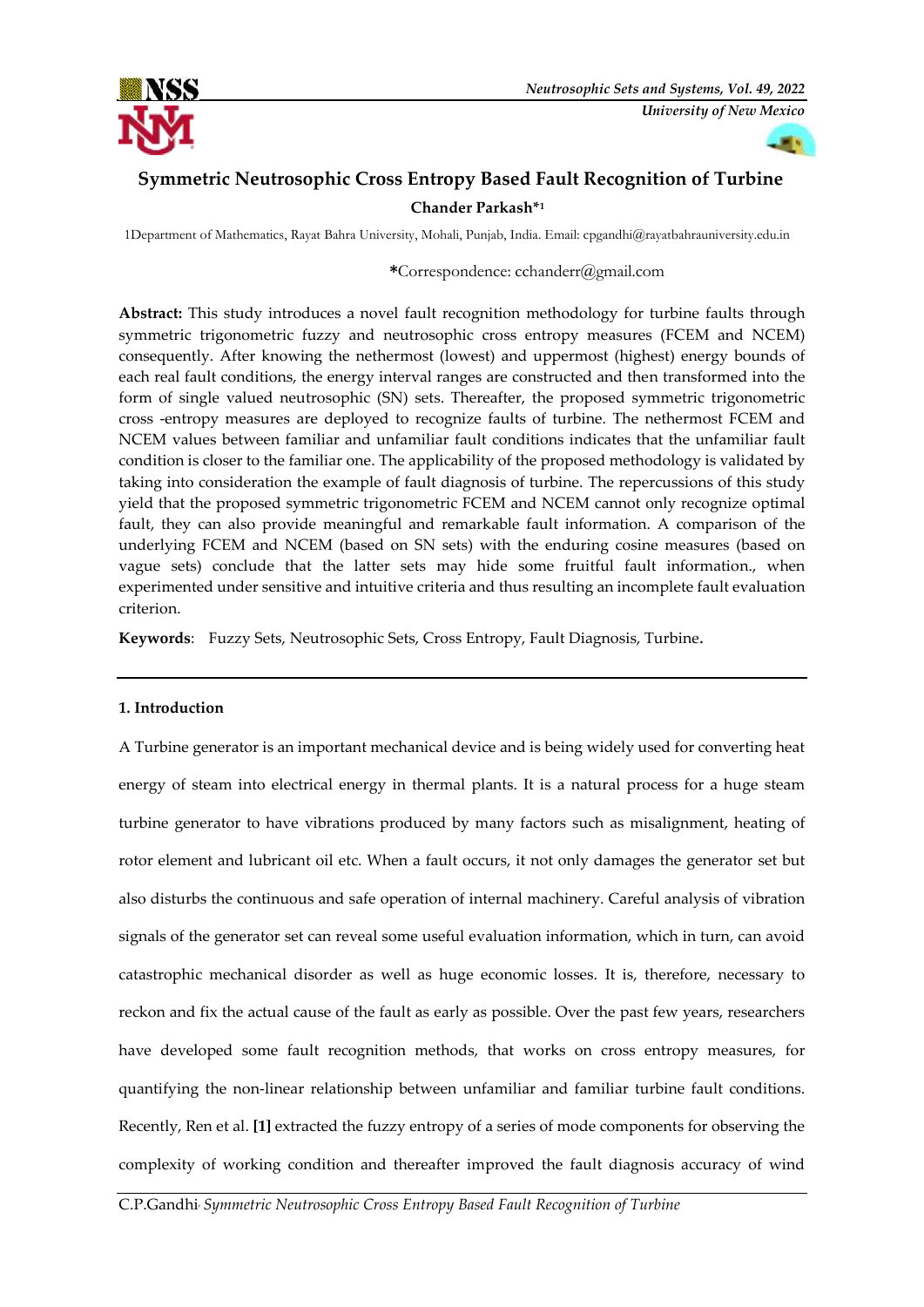turbine. Lilian and Ye **[2,3]** modified the vague sets of enduring similarity measure and observed the non-linear and complex relationship between vibration signals and various fault conditions. Recently, Lilian Shi **[4]** constructed simplified neutrosophic sets by exercising the enduring Karl Pearson's coefficient of correlation and combined it with wavelet packet transforms for reckoning faults of rolling bearing. Tian et al. **[5]** established a systematic and comprehensive approach based on permutation entropy for automatic testimony of bearing defects under and time varying conditions. Recently, Martinez et al. **[6]** utilized Shannon's Information entropy for quantifying and extracting the fault information available in the vibration signals of broken bars in induction motors. Under multi fault severities and time-varied complexities, Fu et al. **[7]** combined approximate entropy and wavelet packet transforms for decomposing deterministic and stochastic power signals. Zhao et al. **[8]** extended the existing wavelet entropy to instantaneous wavelet singular entropy for extracting the sensor fault characteristics of a gas turbine. Zhao et al. **[8]** deployed multiscale fuzzy distribution entropy for understanding the nonlinear and non-consistent fault characteristics signals. Zhang et al. **[9]** understood the irregularity and complexity of vibration signals by extending Shannon's entropy to wavelet entropy and concluded that whenever wavelet entropy increases, the tightness conditions of bolted joints diverge to looseness. Leite et al. **[10]** deployed Shannon's entropy and Jenson-Renyi's directed divergence (JRDD) for constructing discrete probability mass function of a known time waveform and utilized it for identifying faults of rolling bearing elements. Many times, the approaches based on variants of Shannon's probabilistic entropy and JRDD have been found inefficacious in providing semantic output due to the difficulty in transforming fault characteristics of cumbersome signals. Hence, the above-mentioned fault diagnosis techniques may not be capable for extracting remarkable and accurate fault information from faults conditions of turbine. This reinforces the exigency for an effective fault diagnosis procedure which can make precise and fruitful analysis for a fault that occurs in turbine generator set because the same symptom of a fault may have variety of fault causations. A single valued neutrosophic (SN) set **[11]** is mainly portrayed by truth, indeterminacy and falsity membership functions and inherits its indeterminacy into the form of truth and falsity values. Kumar et al. **[12,13]** effectively identified bearing faults by decomposing vibrational signals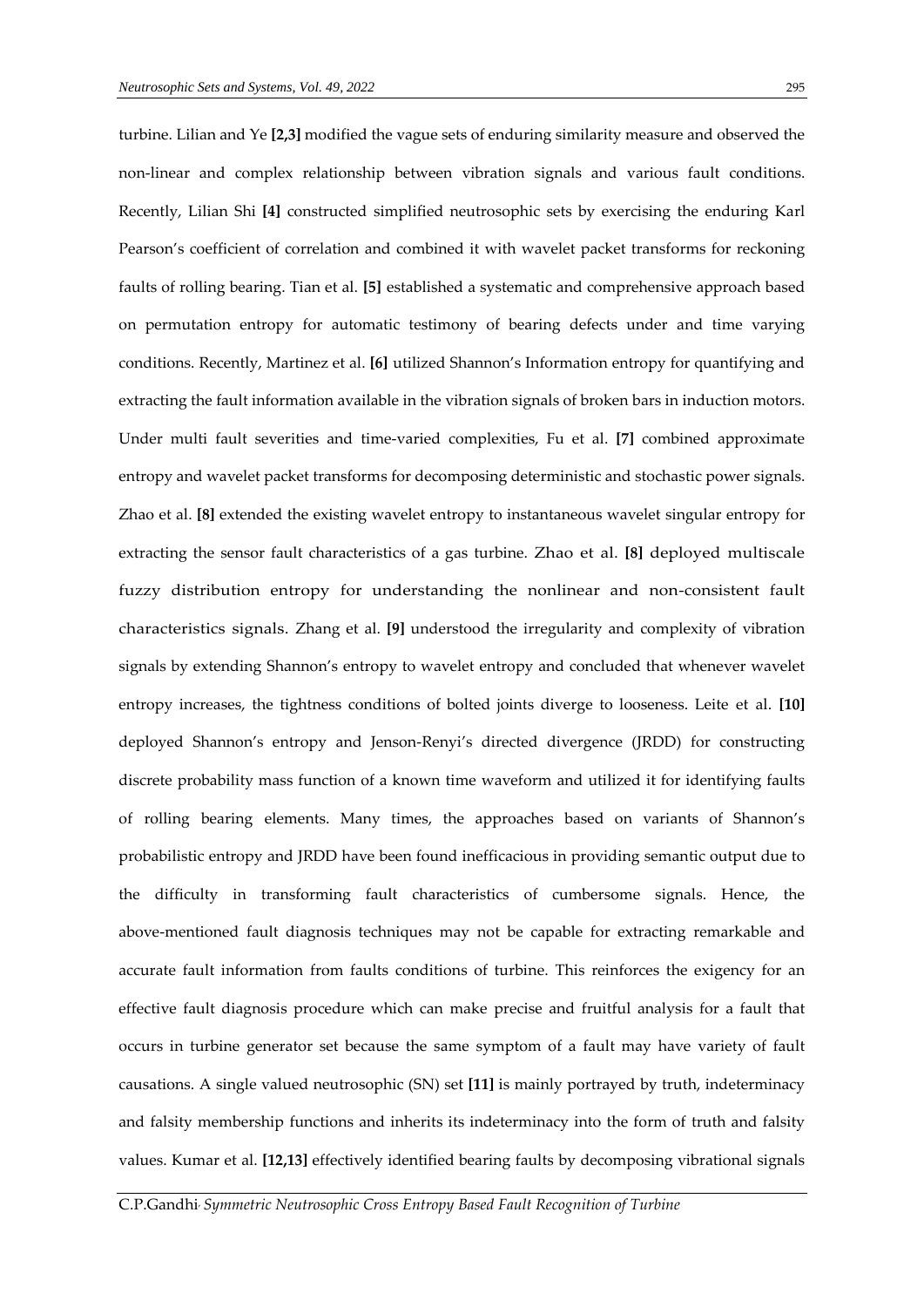research on neutrosophic sets and systems have mainly dealt with its theoretical or asymmetrical aspects and ignores those engineering problems which may exhibit symmetrical phenomenon or return inconsequential results under neutrosophic treatments. Neutrosophic cross entropy approach has been found significantly efficacious in tackling complex engineering problems under multi-faults severities. Till so far, no symmetric neutrosophic cross entropy measure has been developed and utilized for improving fault identification accuracy of turbine. Subsequently, an effort is accomplished in this direction which can overcome the above-mentioned shortcomings and effectively diagnose the faults of a huge steam turbine generator set. Moreover, the underlying symmetric trigonometric cross entropy measure of neutrosophic sets provides meaningful fault information whereas the enduring similarity measure may hide some fruitful fault information and thus resulting an ambiguous phenomenon. In addition,

**Section 2** deals with pre-requisites of neutrosophic entropy measure, needed for the successive growth of the proposed research. **Section 3** is devoted to establish a novel symmetric trigonometric FCEM whereas **Section 4** expands the outcomes of **Section 3** to another novel symmetric cross entropy measure, hinged on two single valued neutrosophic sets. **Section 5** inaugurates the proposed neutrosophic cross entropy-based fault recognition methodology, the applicability and remarkability of which are exemplified in **Section 6.** Finally, **Section 6** contributes the concrete conclusions extracted from this study.

#### **2**. **Preliminaries: -**

This section deals with the introduction of some familiar apprehensions as follows:

**Def. 2.1 SN Entropy Measure [11-13]** A SN set, in any universal set *X* with its generic elements  $x_1, x_2, ..., x_n$ , is an entity of the form:  $A = (x_i, \mu_A(x_i), i_A(x_i), f_A(x_i)) \forall x_i \in X$  where each  $\mu_A(x_i): X \to [0,1], i_A(x_i): X \to [0,1], f_A(x_i): X \to [0,1]$  satisfy  $0^- \le \mu_A(x_i) + i_A(x_i) + f_A(x_i) \le 3^{\circ}$ . Suppose  $T(X)$  represents the collection of all SN sets in X, Then  $T_N(A)$ :  $T(X) \to R$  is called as SN entropy measure if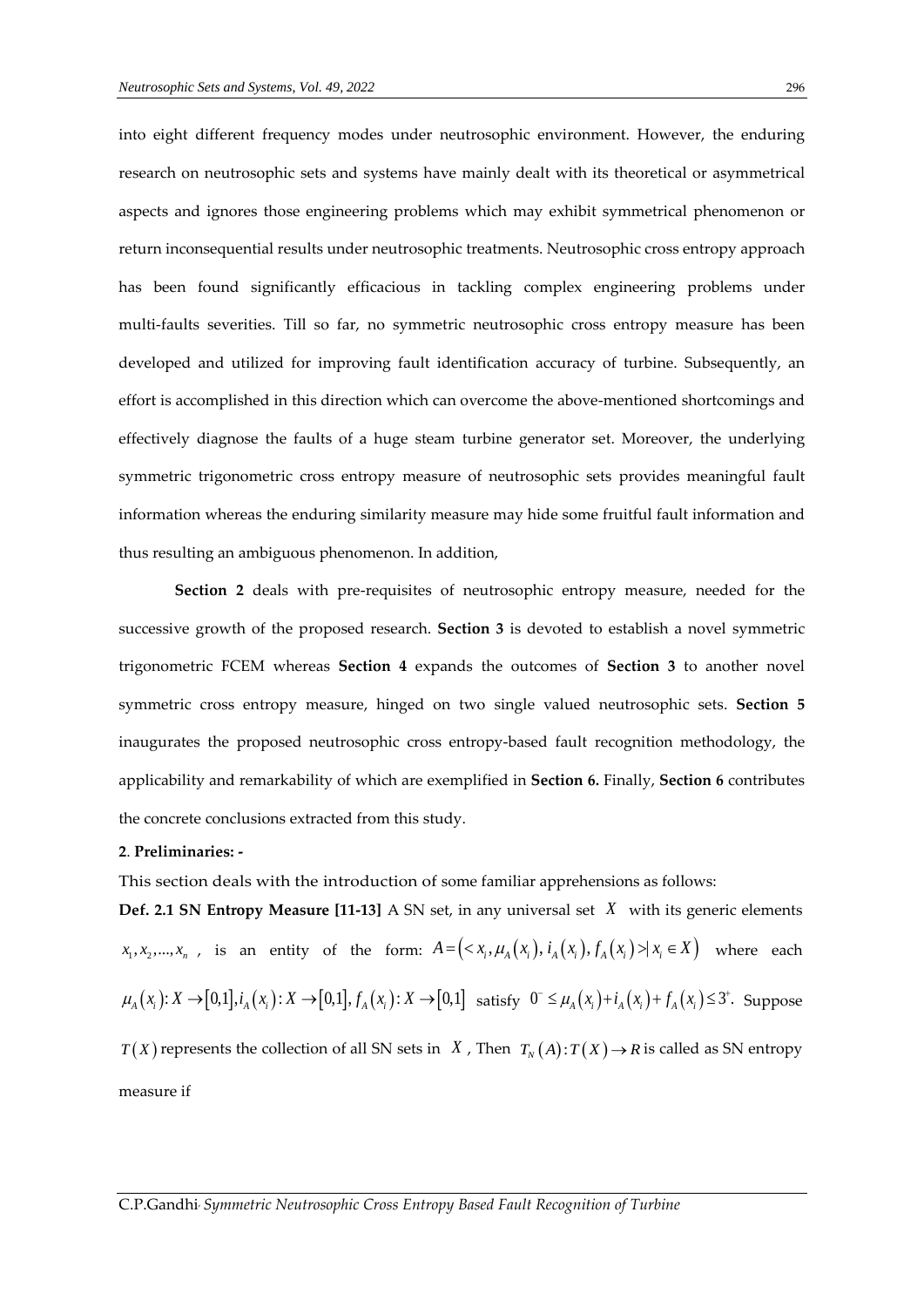$(i) T_N(A) \ge 0 \forall 0 \le \mu_A(x_i), i_A(x_i), f_A(x_i) \in [0,1]$  with equality if either  $\mu_A(x_i) = 1, i_A(x_i) = 0,$  $f_A(x_i) = 0$  or  $\mu_A(x_i) = 0, i_A(x_i) = 0, f_A(x_i) = 1$ . (*ii*)  $T_N(A^c) = T_N(A)$ . If  $A^c$  denotes the complement of *A*, then  $A^c = (x_i, f_A(x_i), 1 - i_A(x_i), \mu_A(x_i)) \times x_i \in X$ . *c*  $A^c = (x_i, f_A(x_i), 1-i_A(x_i), \mu_A(x_i)) \times x_i \in X$ 

(iii)  $T_N(A)$  possesses concavity property for each  $\mu_A(x_i), i_A(x_i), f_A(x_i)$ .

(iv)  $T_N(A)$  admits its maximum value which arises when  $\mu_A(x_i) = i_A(x_i) = f_A(x_i) = \frac{1}{2}$ .

#### **3. A Novel Symmetric Trigonometric FCEM (Fuzzy Cross Entropy Measure)**

We first establish the following **Theorem 3.1,** the out coming of which will be a backbone for the proposed symmetric trigonometric fuzzy cross entropy measure, hinged on two fuzzy sets (**Theorem 3.2).**

**Theorem.3.1** Set  $T_0 = \sqrt{\mu_A(x_i)}$ ,  $T_1 = \sqrt{1 - \mu_A(x_i)}$ ,  $T_2 = \sqrt{\mu_A(x_i)(1 - \mu_A(x_i))}$ . Let  $A \subseteq X$  be any fuzzy set **[14]**.Then

[14]. Then  

$$
T_{FS}(A) = \sum_{i=1}^{n} \left[ \tan \left( \frac{3\sqrt{2}}{3\sqrt{2} + 2} \right) - \tan \left( \frac{3\sqrt{2}}{3\sqrt{2} + 2(T_0 + T_1) - \sqrt{2}T_2} \right) \right] \tag{1}
$$

represents a valid measure of fuzzy entropy with  $MaxT_{FS}(A) = \left(\tan \frac{3\sqrt{2}}{2.5 \times 2} - \tan \frac{2}{3}\right)$  $\frac{3\sqrt{2}}{3\sqrt{2}+2} - \tan \frac{2}{3}$  $Max.T_{FS}(A) = \left(\tan \frac{3\sqrt{2}}{3\sqrt{2} + 2} - \tan \frac{2}{3}\right) n$  a and minimum value as zero.

**Proof** (i) The expressions denoted by  $T_0, T_1, T_2$  are non0negative because  $\mu_A(x_i) \in [0,1]$ . This justifies that  $T_F(A) \ge 0 \ \ \forall \mu_A(x_i) \in [0,1]$  with equality  $T_0 = 0, T_1 = 1, T_2 = 1$  or  $T_0 = 1, T_1 = 0, T_2 = 0$ . In other words,  $T_F(A)$  vanishes whenever  $\mu_A(x_i) = 0$  or 1.

(ii) If we replace  $\mu_A(x_i)$  with its counterpart  $1-\mu_A(x_i)$ , then  $T_0$  changes to  $T_1$ ,  $T_1 \rightarrow T_0, T_2 \rightarrow T_2$ , which means  $T_F(A^c) = T_F(A)$ .

(iii) **Concavity:** To establish the concavity of  $T_{FS}(A)$ , differentiating (1) partially with respect to  $\mu_A(x_i)$  to get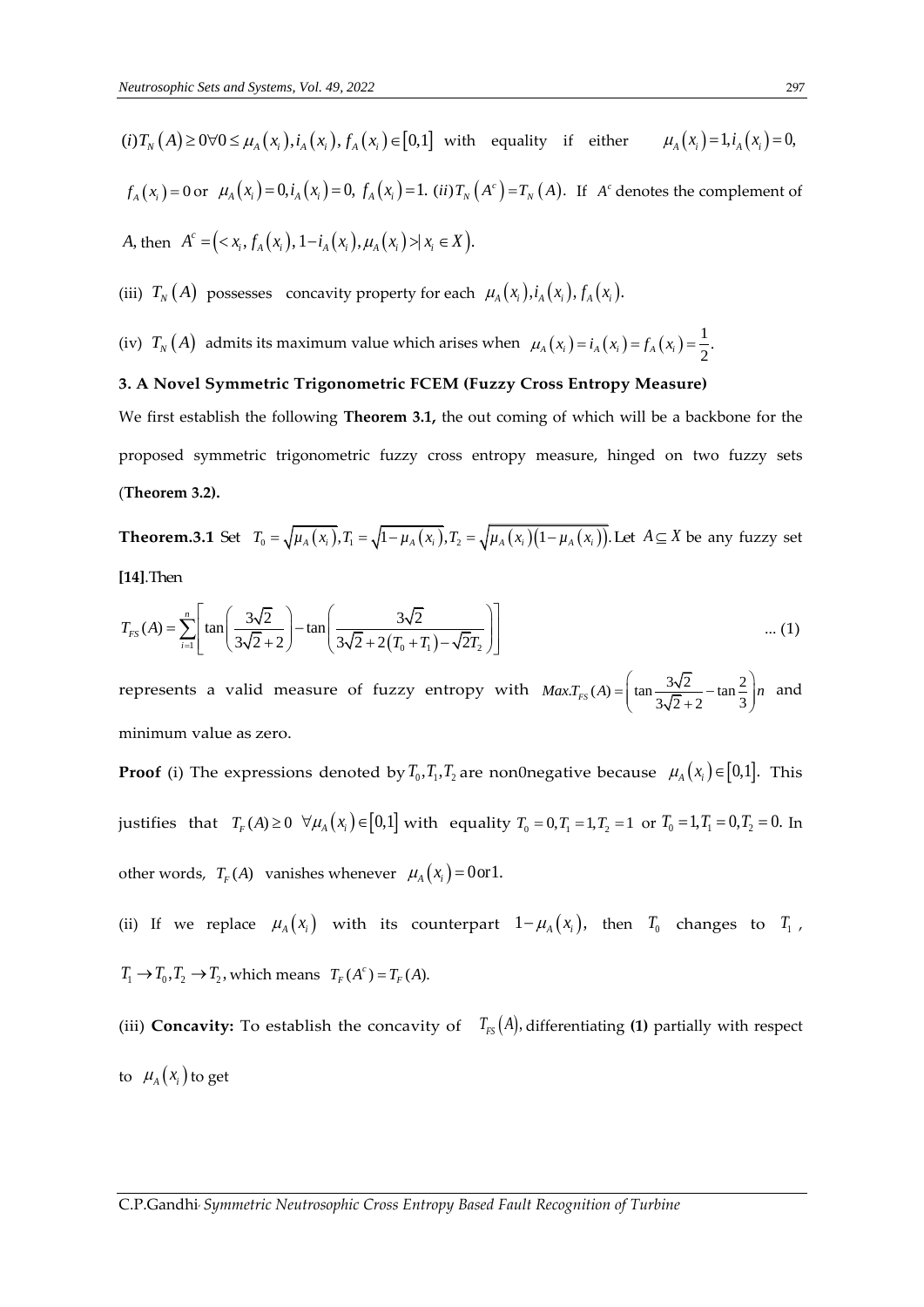$$
\frac{\partial T_{FS}(A)}{\partial \mu_A(x_i)} = \frac{3\sqrt{2} \left( \frac{T_1^2 - T_0^2}{T_0 T_1 (T_0 + T_1)} - \frac{1 - 2T_0^2}{\sqrt{2}T_2} \right) \sec^2 \frac{3\sqrt{2}}{3\sqrt{2} + 2(T_0 + T_1) - \sqrt{2}T_2}
$$
\n...(2)

It is informative to point out that  $T_1^2 - T_0^2 = 1 - 2\mu_A(x_i) = 1 - 2T_0^2$ . With this information in hand, the above equality simplifies to

above equality simplifies to  
\n
$$
\frac{\partial T_{rs}(A)}{\partial \mu_A(x_i)} = \frac{3\sqrt{2}(1-2\mu_A(x_i))\left(\frac{1}{T_0T_1(T_0+T_1)} - \frac{2}{\sqrt{2}T_2}\right)\sec^2\frac{3\sqrt{2}}{3\sqrt{2}+2(T_0+T_1)-\sqrt{2}T_2}}{(3\sqrt{2}+2(T_0+T_1)-\sqrt{2}T_2)^2}
$$
\n...(3)

Again, partial differentiation of (2) with respect to 
$$
\mu_A(x_i)
$$
 yields  
\n
$$
\frac{\left(\sqrt{2}-2T_1+2T_1T_0^2-2T_0^3\right)\left(3\sqrt{2}+2T_1+2T_0-\sqrt{2}T_2\right)^2}{2\sqrt{2}T_1\left(T_0^2-1\right)T_0^3}
$$
\n
$$
+\left(\frac{1}{T_0}-\frac{1}{T_1}-\frac{1-2T_0^2}{\sqrt{2}T_2}\right)^2\left(\frac{2\sqrt{2}\left(3\sqrt{2}+2\left(T_0+T_1\right)-\sqrt{2}T_2\right)}{3\sqrt{2}+2\left(T_0+T_1\right)-\sqrt{2}T_2}\right)^3\right)^{\sec^2}\frac{3\sqrt{2}}{3\sqrt{2}+2\left(T_0+T_1\right)-\sqrt{2}T_2}
$$
\n
$$
\frac{\partial^2 T_{FS}(A)}{\partial \mu_A^2(x_i)} = -\frac{\left(\frac{1}{\sqrt{2}+2T_0}\right)^2}{\left(\frac{3\sqrt{2}+2\left(T_0+T_1\right)-\sqrt{2}T_2\right)^2}{\left(\frac{3\sqrt{2}+2\left(T_0+T_1\right)-\sqrt{2}T_2\right)^2}} \le 0
$$

for each  $\mu_A(x_i) \in [0,1]$ , This establishes that  $T_{FS}(A)$  exhibits the concavity property with respect to  $\mu_A(x_i)$ . This motivates  $T_F(A)$  to admit its maximum value which can occur if  $\frac{\partial T_{FS}(A)}{\partial T_{FS}(A)}$  $(x_i)$  $\frac{FS(1)}{2} = 0$ *A i*  $T_{_{FS}}(A$  $\mu_{A}$  (x  $\frac{\partial T_{FS}(A)}{\partial \mu_A(x_i)} = 0$  and hence **(1)** yields  $\mu_A(x_i) = \frac{1}{2}$ . Thus, Max.  $T_{FS}(A) = T_{FS}(A)|_{\mu_A(x_i) = \frac{1}{2}^{\circ}} = \left(\tan \frac{3\sqrt{2}}{3\sqrt{2} + 2} - \tan \frac{2}{3}\right) n$ . *T<sub>FS</sub>*  $(A) = T_{FS}(A)|_{\mu_A(x_i) = \frac{1}{2}^{i}} = \left(\tan \frac{3\sqrt{2}}{3\sqrt{2} + 2} - \tan \frac{2}{3}\right)n$ . … (4)

Also, the graphical representation of  $T_{FS}(A)$  as shown in **Fig 2** justifies that it admits its minimum value as zero.

**Theorem.3.2** Set  $E_0 = \sqrt{\mu_B(x_i)}$ ,  $E_1 = \sqrt{1 - \mu_B(x_i)}$ . Let A and B belongs to  $T(X)$  X, then  $T_{FS}^{\mu}(A, B)$ is a correct symmetric trigonometric FCEM (fuzzy cross entropy measure **[15-16]**) given as

C.P.Gandhi, *Symmetric Neutrosophic Cross Entropy Based Fault Recognition of Turbine*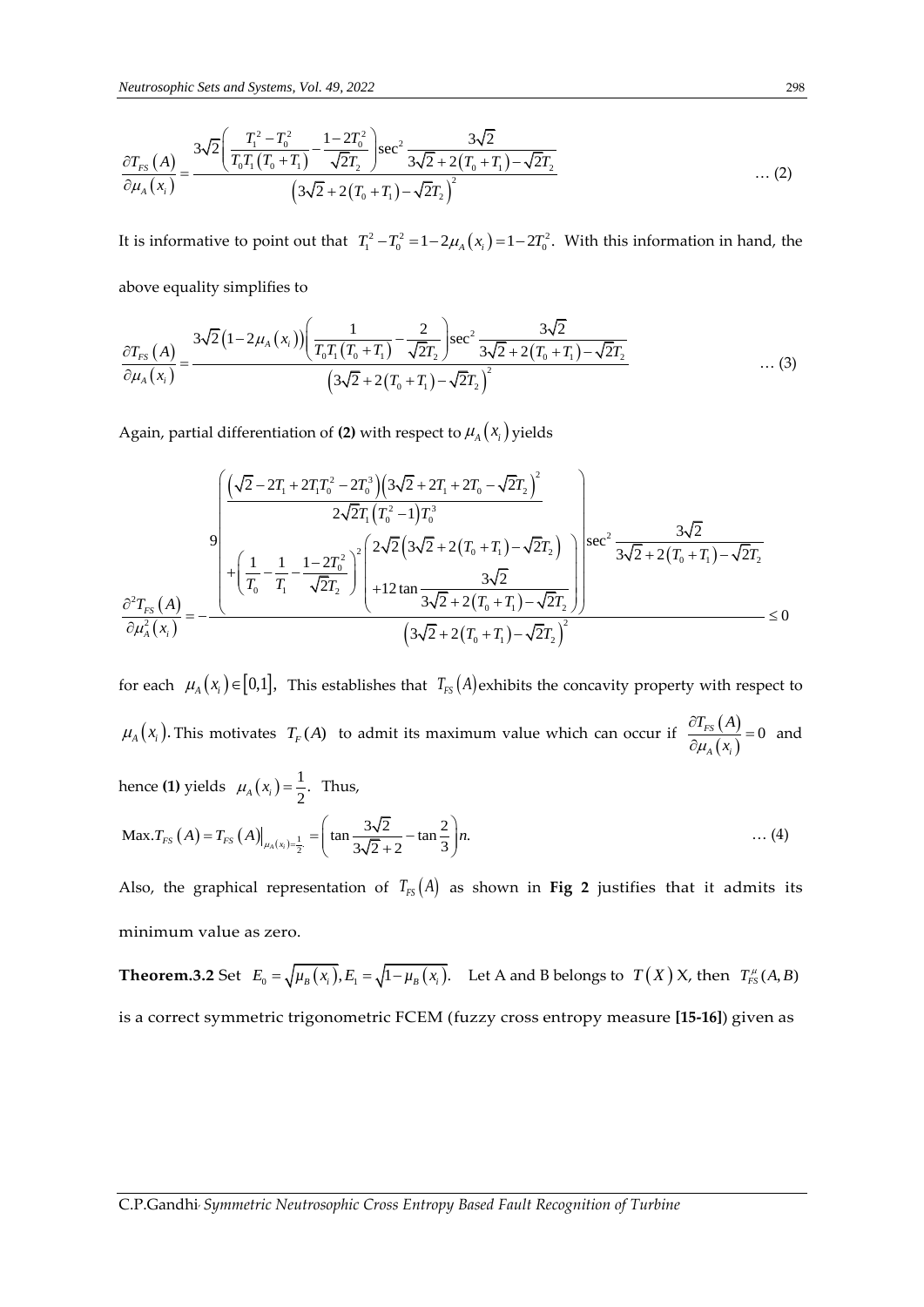*B*.

*Neutrosophic Sets and Systems, Vol. 49, 2022*  
\n
$$
T_{FS}^{\mu}(A, B)
$$
\n
$$
= \sum_{i=1}^{n} \left[ -6 \tan \left( \frac{2}{3} \right) + \left( 2 + T_0^2 + E_0^2 \right) \tan \left( \frac{2 + T_0^2 + E_0^2}{3 + 2(T_0 + E_0)} \right) + \left( 4 - T_0^2 - E_0^2 \right) \tan \left( \frac{4 - T_0^2 - E_0^2}{3 + 2(T_1 + E_1)} \right) \right]
$$
\n
$$
= \sum_{i=1}^{n} \left[ + \left( 2 + T_0^2 + E_0^2 \right) \tan \left( \frac{2 + T_0^2 + E_0^2}{2} - T_0 E_0 \right) + \left( 4 - T_0^2 - E_0^2 \right) \tan \left( \frac{4 - T_0^2 - E_0^2}{3 + 2(T_1 + E_1)} \right) \right]
$$
\n
$$
\dots (5)
$$

Here,  $T_{FS}^{\mu}(A, B)$  represents the subjective value of symmetric discrimination of A against



**Fig. 2** A Revolution Plot for the Concavity Property and Minimum value of  $T_{FS}(A)$ **Proof.** (i) Since  $T_{FS}^{\mu}(A,B)$  does not change after the replacement of  $\mu_A(x_i)$  with  $\mu_B(x_i)$ , this

validates the symmetric nature of  $T_{FS}^{\mu}(A, B)$ .

(ii) Since  $T_{FS}^{\mu}(A, B)$  remains unchanged after the replacement of  $A, B$  with  $A^{c}, B^{c}$ , this suggests that  $T_{FS}^{\mu}(A^c, B^c) = T_{FS}^{\mu}(A, B)$ . The fact, that  $T_{FS}^{\mu}(A, B)$  is non-negative, can be established if we first inculcate the following **Lemma 3.1.**

**Lemma 3.1** Define 
$$
N = \left(\frac{T_0 + E_0}{2}\right) \left(\sqrt{\frac{T_0^2 + E_0^2}{2}}\right)
$$
,  $A = \frac{T_0^2 + E_0^2}{2}$ ,  $G = T_0 E_0$ . There exists the

inequality:  $4N \leq 3A + G$  with equality if  $T_0^2 = \mu_A(x_i) = E_0^2 = \mu_B(x_i)$ . … (6)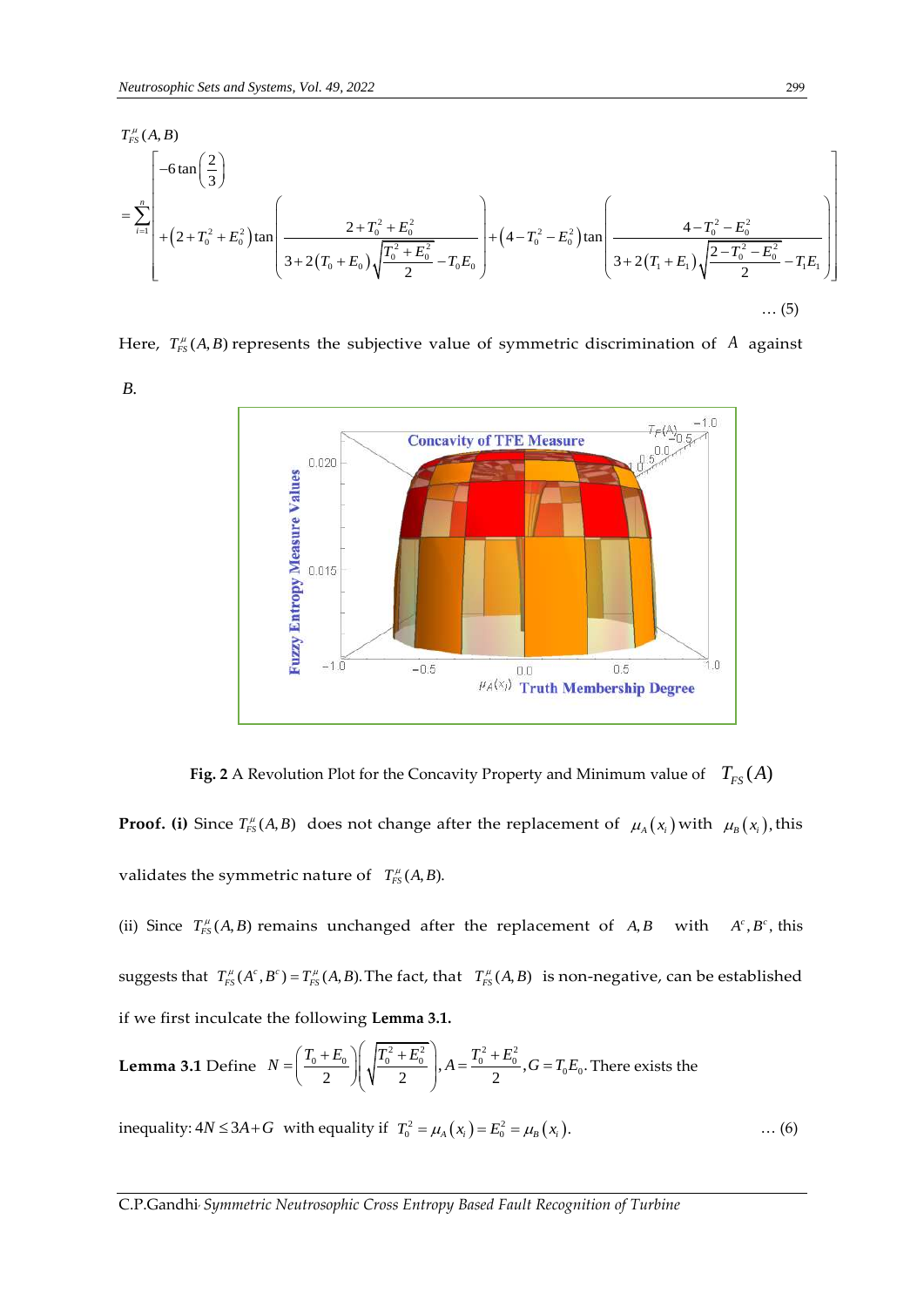

 **Fig. 1** A Step-wise Flow Chart of FCEM and NCEM Based urbine Fault Recognition Methodology

**Proof.** In our notations, we have

**Proof.** In our notations, we have  
\n
$$
N = \left(\frac{T_0 + E_0}{2}\right) \left(\sqrt{\frac{T_0^2 + E_0^2}{2}}\right), A = \frac{T_0^2 + E_0^2}{2}, G = T_0 E_0.
$$

The undergoing inequality **(6)** could be true if  $2(T_0 + E_0) \sqrt{\frac{1}{2} (T_0^2 + E_0^2)}$  $2(T_0 + E_0) \left(\sqrt{\frac{T_0^2 + E_0^2}{2}}\right) \leq \frac{3}{2}(T_0^2 + E_0^2) + T_0 E_0$  $\left[T_0 + E_0\right) \left(\sqrt{\frac{T_0^2 + E_0^2}{2}}\right) \leq \frac{3}{2} \left(T_0^2 + E_0^2\right) + T_0 E$  $\left( \sqrt{T_0^2 + E_0^2} \right)$ , 3  $\left(\sqrt{\frac{T_0^2 + E_0^2}{2}}\right) \le \frac{3}{2}\left(T_0^2 + E_0^2\right) + T_0 E_0$  $^{+}$ 

$$
\Leftrightarrow 8(T_0^2 + E_0^2 + 2T_0E_0)(T_0^2 + E_0^2) \le 9(T_0^2 + E_0^2)^2 + 4T_0^2E_0^2 + 12(T_0^2 + E_0^2)T_0E_0
$$
  
\n
$$
\Leftrightarrow 8(T_0^2 + E_0^2)^2 + 16T_0E_0(T_0^2 + E_0^2) \le 9(T_0^2 + E_0^2)^2 + 4T_0^2E_0^2 + 12(T_0^2 + E_0^2)T_0E_0
$$
  
\n
$$
\Leftrightarrow (T_0^2 + E_0^2)^2 - 4(T_0^2 + E_0^2)T_0E_0 + 4T_0^2E_0^2 \ge 0
$$
  
\n
$$
\Leftrightarrow (T_0^2 + E_0^2 - 2T_0E_0)^2 \ge 0 \Leftrightarrow (T_0 - E_0)^4 \ge 0 \text{ which is obviously true.}
$$

Thus, in view of the resulting **Lemma 3.1,** the inequality (6) can be rescheduled as\n
$$
\frac{2(T_0 + E_0)}{3} \left( \sqrt{\frac{T_0^2 + E_0^2}{2}} \right) - T_0 E_0
$$
\n
$$
\frac{4N - G}{3} \le A \Rightarrow \frac{4N - G}{3} + 1 \le A + 1 \implies \frac{2(T_0 + E_0)}{3} + 1 \le \frac{T_0^2 + E_0^2}{2} + 1
$$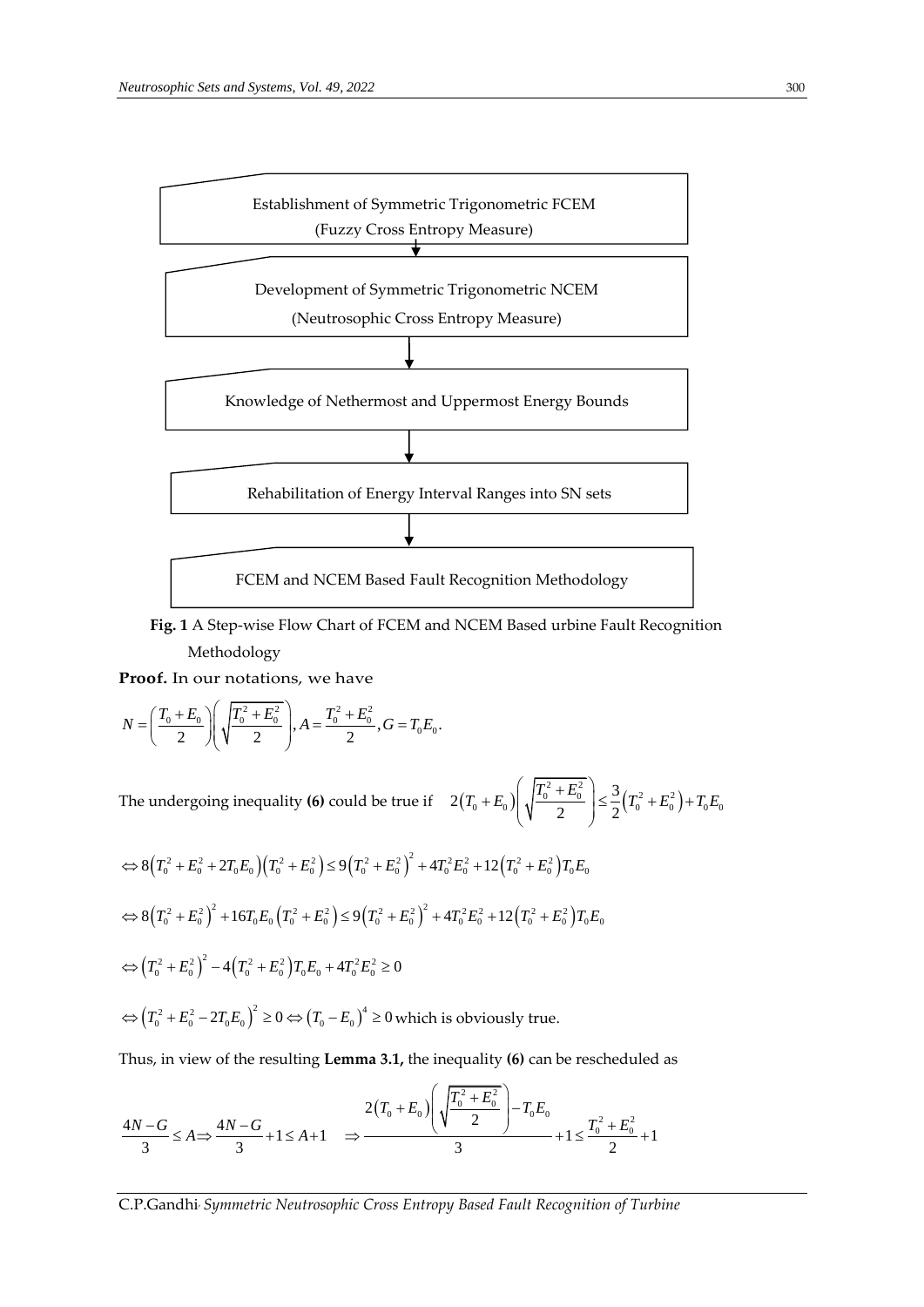$$
\Rightarrow \frac{2 + T_0^2 + E_0^2}{3 + 2(T_0 + E_0)} \frac{1}{\sqrt{\frac{T_0^2 + E_0^2}{2}} - T_0 E_0} \ge \frac{2}{3}
$$
 (7)

Since tangent function exhibits the monotonicity property over  $\begin{bmatrix} 0,1 \end{bmatrix}$ , the resulting inequality **(7)** can be rescheduled as

can be rescheduled as  
\n
$$
(2+T_0^2+E_0^2)\tan\frac{2+T_0^2+E_0^2}{3+2(T_0+E_0)\sqrt{\frac{T_0^2+E_0^2}{2}-T_0E_0}} \ge (2+T_0^2+E_0^2)\tan\frac{2}{3}
$$
\n...(8)

With the replacement of  $\mu_A(x_i)$  with  $1-\mu_A(x_i)$  and of  $\mu_B(x_i)$  with  $1-\mu_B(x_i)$  into (8), we observe that

$$
T_0^2 \text{ changes to } T_1^2 = 1 - T_0^2; E_0^2 \to E_1^2 = 1 - E_0^2; T_0 + E_0 \to T_1 + E_1; T_0E_0 \to T_1E_1. \text{ Thus, (8) yields}
$$
\n
$$
(4 - T_0^2 - E_0^2) \tan \frac{4 - T_0^2 - E_0^2}{\sqrt{2 - T_0^2 - E_0^2}} \ge (4 - T_0^2 - E_0^2) \tan \frac{2}{3} \dots
$$

$$
\left(4 - T_0^2 - E_0^2\right) \tan \frac{4 - T_0^2 - E_0^2}{3 + 2\left(T_1 + E_1\right)\sqrt{\frac{2 - T_0^2 - E_0^2}{2}} - T_1 E_1} \ge \left(4 - T_0^2 - E_0^2\right) \tan \frac{2}{3} \quad \dots (9)
$$

We can simply add the resulting inequalities **(8, 9)** and then take the summation over  $i = 1$  to  $n$ to yield  $T_{FS}^{\mu}(A, B) \ge 0$  as desired. Moreover, when  $\mu_A(x_i) = \mu_B(x_i)$ , then  $T_0 = E_0, T_1 = E_1, 1 - T_0^2 = T_1^2, \sqrt{1 - T_0^2} = T_1.$  Also,  $(2+2T_0^2)$ tan $\frac{2+2T_0^2}{2+2T_0^2}$  +  $(4-2T_0^2)$  $2 = E_0, T_1 = E_1, 1 - T_0^2 = T_1^2, \sqrt{1 - T_0^2} = T_1.$  Also,<br>  $(A, A) = \sum_{i=1}^{n} \left[ -6 \tan \left( \frac{2}{3} \right) + (2 + 2T_0^2) \tan \left( \frac{2 + 2T_0^2}{3 + 3T_0^2} \right) + (4 - 2T_0^2) \tan \left( \frac{4 - 2T_0^2}{6 - 3T_0^2} \right) \right] = 0$ *n*  $T_0 = E_0$ ,  $T_1 = E_1$ ,  $1 - T_0^2 = T_1^2$ ,  $\sqrt{1 - T_0^2} = T_1$ . Also,<br>  $T_{FS}^{\mu}(A, A) = \sum_{i=1}^{n} \left[ -6 \tan \left( \frac{2}{3} \right) + (2 + 2T_0^2) \tan \left( \frac{2 + 2T_0^2}{3 + 3T_0^2} \right) + (4 - 2T_0^2) \tan \left( \frac{4 - 2T_0^2}{6 - 3T_0^2} \right) \right]$ μ =  $E_1$ ,  $1 - T_0^2 = T_1^2$ ,  $\sqrt{1 - T_0^2} = T_1$ . Also,<br>
=  $\sum_{i=1}^n \left[ -6 \tan \left( \frac{2}{3} \right) + (2 + 2T_0^2) \tan \left( \frac{2 + 2T_0^2}{3 + 3T_0^2} \right) + (4 - 2T_0^2) \tan \left( \frac{4 - 2T_0^2}{6 - 3T_0^2} \right) \right] = 0$  ... (10)

The equality (10) justifies that  $T_{FS}^{\mu}(A,B)=0$  whenever  $\mu_A(x_i)=\mu_B(x_i)$  as desired.

After the establishment of proposed fuzzy cross entropy measure  $T_{FS}^{\mu}(A, B)$ , the next Theorem 3.3 argues the urgent situation under which it will admits its extreme values.

**Theorem 3.3** If 
$$
n \in N
$$
 is the cardinality of X, then  
\n
$$
0 \le T_{FS}^{\mu}(A,B) \le 6 \left( \tan \frac{3\sqrt{2}}{3\sqrt{2} + 2} - \tan \frac{2}{3} \right) n.
$$
\n(11)

**Proof.** If we replace the fuzzy set  $B$  with  $A^c$ , we observe that  $E_0^2$  changes to

$$
1 - T_0^2; \ E_1 \to T_0, E_0 \to T_1, T_0 T_1 \to T_2.
$$

Thus, after the replacement of 
$$
\mu_B(x_i)
$$
 with  $1 - \mu_A(x_i)$ , the undergoing equality measure (5) yields  
\n
$$
T_{FS}^{\mu}(A, A^c) = \sum_{i=1}^{n} \left[ 6 \tan \frac{3\sqrt{2}}{3\sqrt{2} + 2} - 6 \tan \left( \frac{2}{3} \right) - 6 \left( \tan \left( \frac{3\sqrt{2}}{3\sqrt{2} + 2} \right) - \tan \left( \frac{3\sqrt{2}}{3\sqrt{2} + 2(T_0 + T_1) - \sqrt{2}T_2} \right) \right) \right]
$$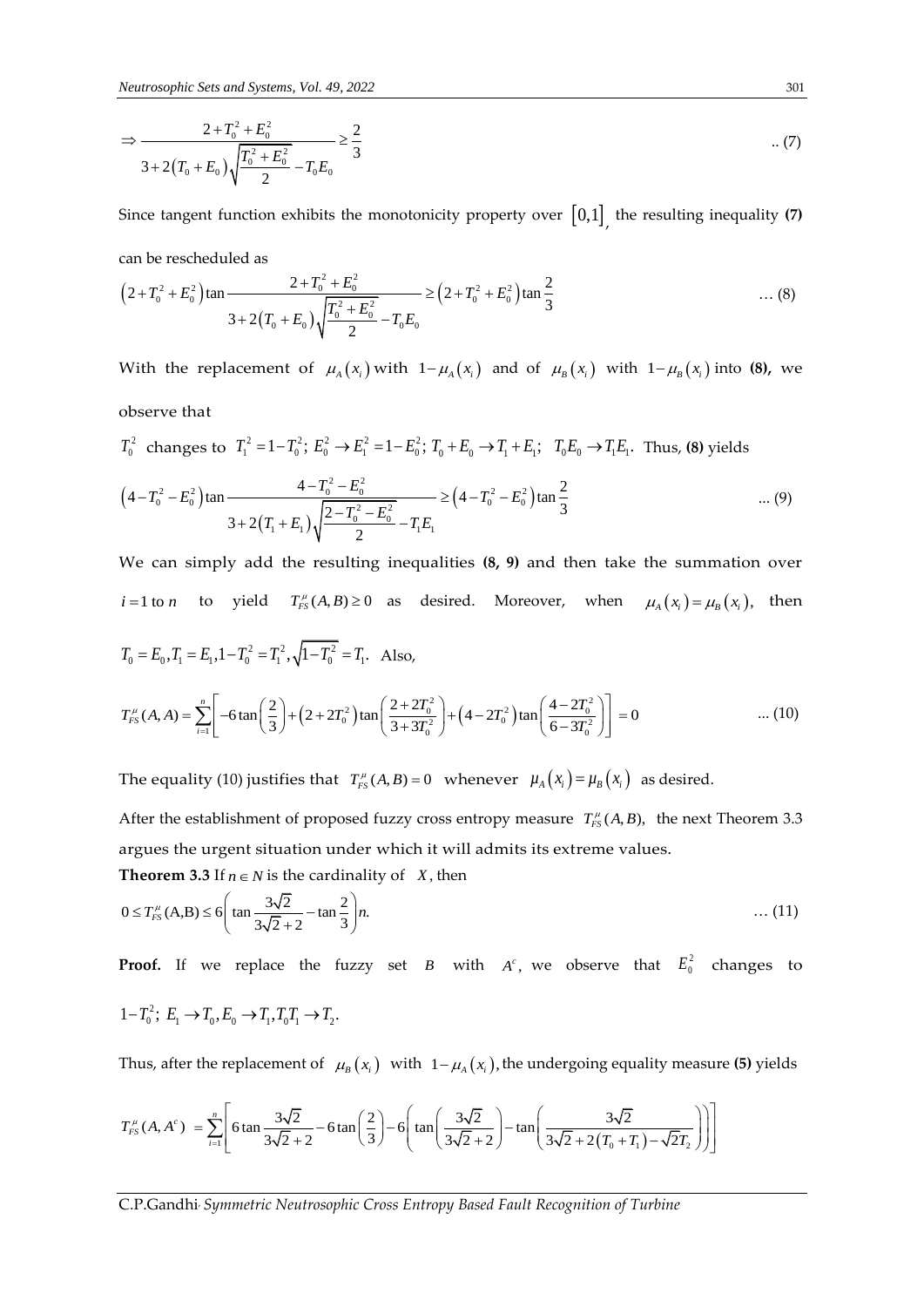$$
=6\text{Max.}T_F(A)-6T_F(A) \tag{12}
$$

Because  $T_F(A)$  is non-negative (T**heorem 3.1),** this motivates **(12)** to yield

Because 
$$
T_F(A)
$$
 is non-negative (Theorem 3.1), this motivates (12) to yield  
\n
$$
T_F(A)=\text{Max.}T_F(A)-\frac{1}{6}T_{FS}^{\mu}(A,A^c) \ge 0 \Rightarrow 0 \le T_{FS}^{\mu}(A,A^c) \le 6\left(\tan\frac{3\sqrt{2}}{3\sqrt{2}+2}-\tan\frac{2}{3}\right)n \quad \text{...(13)}
$$

With the establishment of resulting inequality (13), it is informative to know that  $T_{_{FS}}\big(A,A^c\big)$  is finite for a fixed n. This justifies the finiteness of our proposed symmetric trigonometric FCEM (fuzzy cross entropy measure) which ranges as  $0 \le T_{FS}^{\mu}(A,B) \le 6 \left(\tan \frac{3\sqrt{2}}{2} - \tan \frac{2}{3}\right)n$ .  $rac{3\sqrt{2}}{3\sqrt{2}+2}$  -  $\tan \frac{2}{3}$  $\leq T_{FS}^{\mu}(A,B) \leq 6\left(\tan \frac{3\sqrt{2}}{3\sqrt{2}+2} - \tan \frac{2}{3}\right)n$ . T Thus,

$$
\text{M a x} T_{FS}^{\mu} \left( A \ B \right) = \begin{pmatrix} 3\sqrt{2} & 2 \\ 6 & \frac{3\sqrt{2}}{3\sqrt{2} + 2} - \frac{2}{3} \end{pmatrix} \text{ which clarifies that this maximum value does not depend}
$$

upon its truth membership degree, but completely depends upon the cardinality of X. Also, the surface plot of  $T_{FS}^{\mu}(A,B)$  , represented by **Fig 3(a, b),** justifies the fact that this measure, because of its convexity, admits its  $Min.T_{FS}^{\mu}(A,B)=0$  Also, it is evident that  $T_{FS}^{\mu}(A,B)$  gets increased as soon

as 
$$
|A - B|
$$
 increases, attains Max. $T_{FS}^{\mu}(A, B) = 6\left(\tan \frac{3\sqrt{2}}{3\sqrt{2} + 2} - \tan \frac{2}{3}\right)n$ .

The establishment of FCEM  $T_{FS}^{\mu}(A, B)$ , resulted from **Theorem 3.2** in the overhead discussion, will lead to develop the proposed NCEM (represented by  $\, T_{_{\rm NC}} ({\rm A}, {\rm B})$  ), the repercussions of which will be utilized to meet our goal of recognizing fault conditions of turbine.

#### **4. A Novel Symmetric Trigonometric NCEM (Neutrosophic Cross Entropy Measure)**

In the resulting **Theorem 3.2,** the entity  $T_{FS}^{\mu}(A,B)$  represents the amount of fuzziness which arises due to true membership degree for symmetric discrimination of fuzzy set *A* against arises due to true membership degree for symmetric discrimination of fuzzy set A against  $B$ . Similarly, if we set  $I_0 = \sqrt{i_A(x_i)}$ ,  $I_1 = \sqrt{1-i_A(x_i)}$ ,  $J_0 = \sqrt{i_B(x_i)}$ ,  $J_1 = \sqrt{1-i_B(x_i)}$ , then the amount of fuzziness which arises due to indeterminancy membership degree of *A* against *B* is established as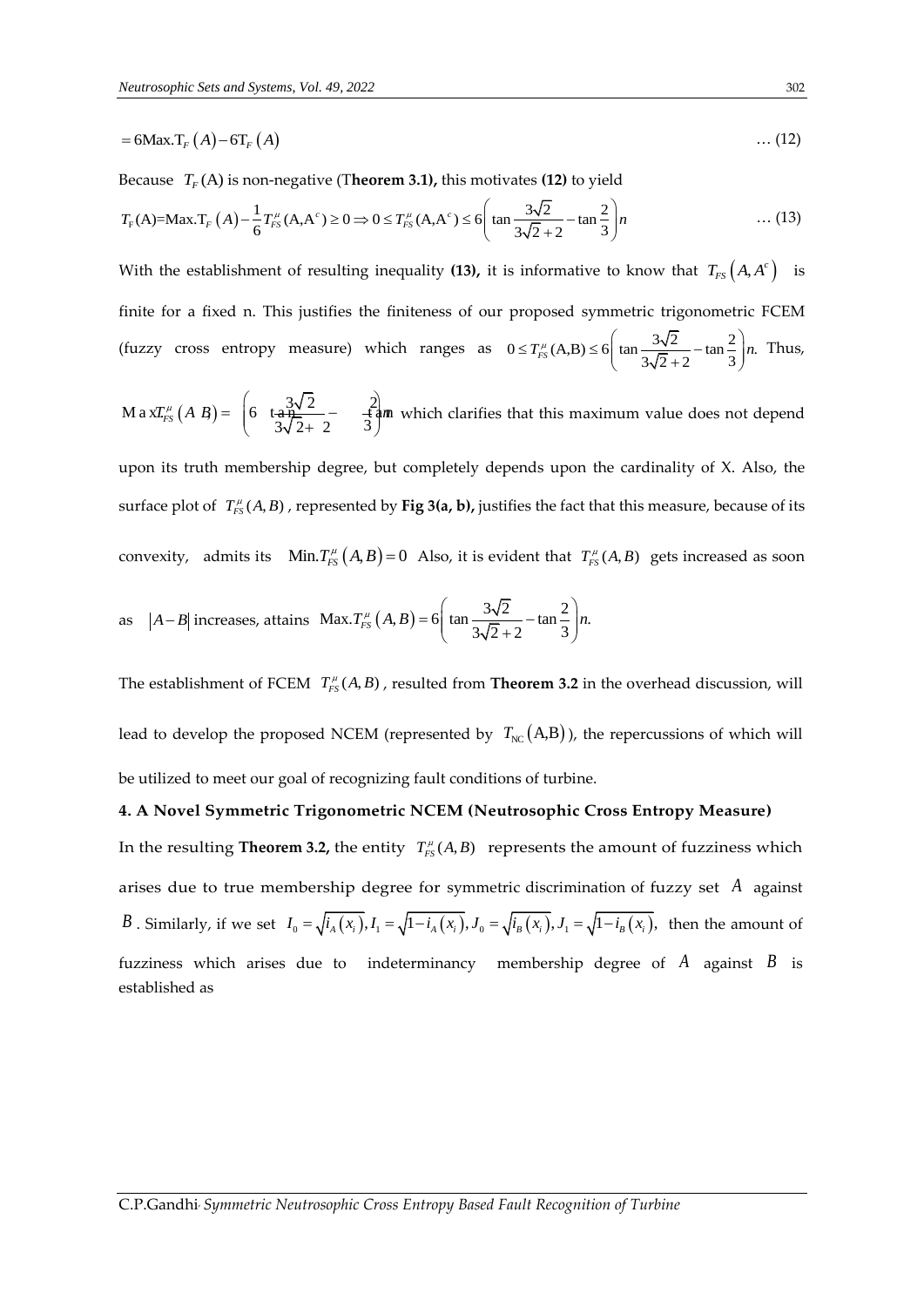*Neutronophic Sets and Systems, Vol. 49, 2022*  
\n
$$
T_{FS}^{i}(A, B)
$$
\n
$$
= \sum_{i=1}^{n} \left[ -6 \tan \left( \frac{2}{3} \right) + (2 + I_0^2 + J_0^2) \tan \left( \frac{2 + I_0^2 + J_0^2}{3 + 2(I_0 + J_0)} \right) + (4 - I_0^2 - J_0^2) \tan \left( \frac{4 - I_0^2 - J_0^2}{3 + 2(I_1 + J_1)} \right) \right]
$$
\n
$$
= \sum_{i=1}^{n} \left[ + (2 + I_0^2 + J_0^2) \tan \left( \frac{2 + I_0^2 + J_0^2}{3 + 2(I_0 + J_0)} \right) + (4 - I_0^2 - J_0^2) \tan \left( \frac{4 - I_0^2 - J_0^2}{3 + 2(I_1 + J_1)} \right) \right]
$$



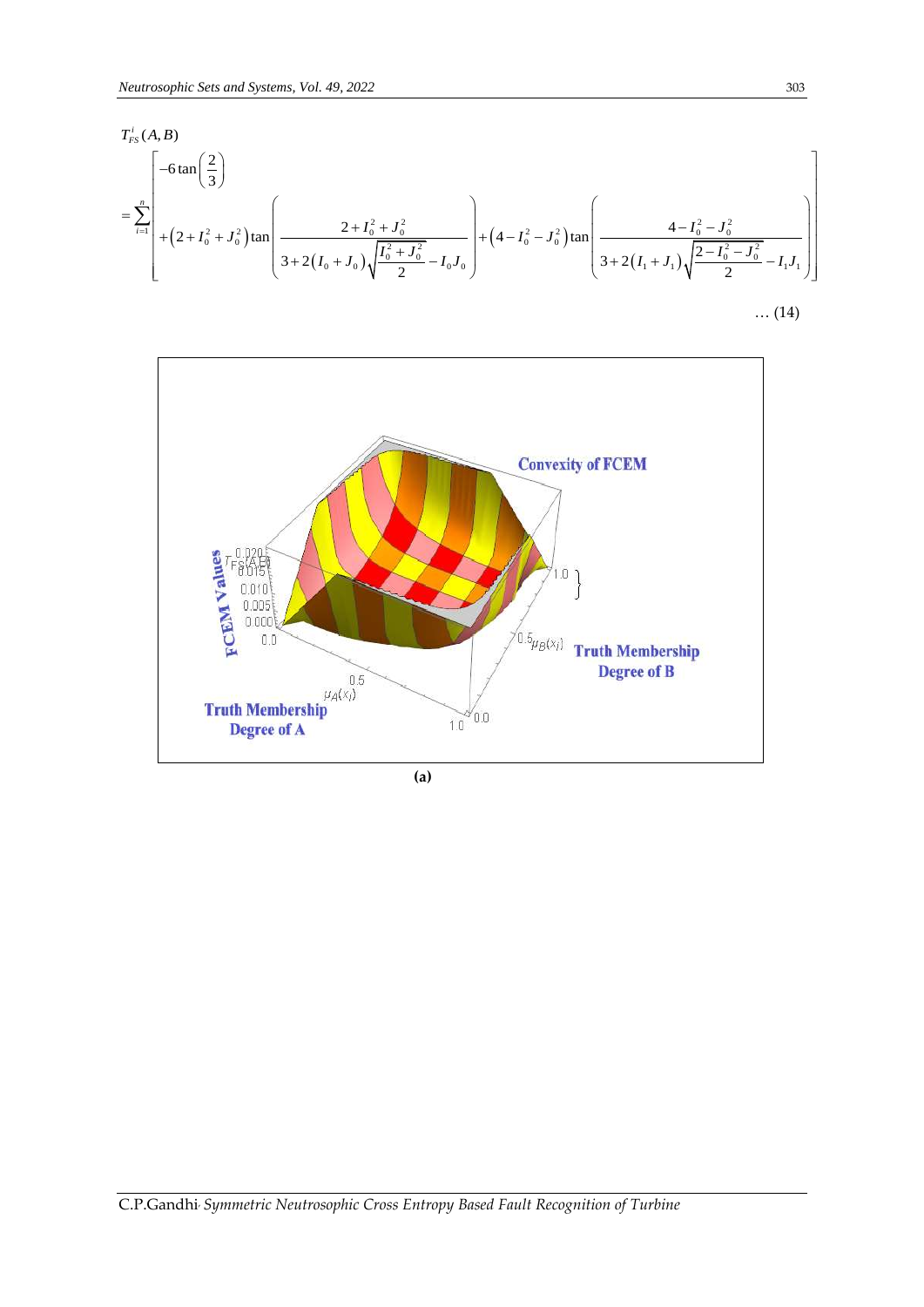

 **(b)** 

**Fig 3** (a) Convexity and (b) Minimum Value of the proposed of FCEM  $T_{FS}^{\mu}(A, B)$ 

Again, we set  $F_0 = \sqrt{f_A(x_i)}$ ,  $F_1 = \sqrt{1 - f_A(x_i)}$ ,  $H_0 = \sqrt{f_B(x_i)}$ ,  $H_1 = \sqrt{1 - f_B(x_i)}$ , then the amount of fuzziness which arises due to falsity membership degree for symmetric discrimination of *A* against  $\,B\,$  can also be established as zines:<br>  $\text{inst}$ <br>  $(A, B)$ fuzzines<br>against<br> $T_{FS}^f(A, B$ 

tuzziness which arises due to *t*ality membership degree for symmetric discrimination of *A*  
against *B* can also be established as  

$$
T_{FS}^f(A, B)
$$

$$
= \sum_{i=1}^n \left[ -6 \tan\left(\frac{2}{3}\right) + \left(2 + F_0^2 + H_0^2\right) \tan\left(\frac{2 + F_0^2 + H_0^2}{3 + 2\left(F_0 + H_0\right)\sqrt{\frac{F_0^2 + H_0^2}{2}}} - F_0 H_0 \right) + \left(4 - F_0^2 - H_0^2\right) \tan\left(\frac{4 - F_0^2 - H_0^2}{3 + 2\left(F_1 + H_1\right)\sqrt{\frac{2 - F_0^2 - H_0^2}{2}}} - F_1 H_1 \right) \right]
$$
...(15)

**Def.4.1** Let A and B are any two SN sets in  $X = (x_1, x_2, ..., x_n)$ . The desired NCEM (symmetric trigonometric neutrosophic cross entropy measure of SN sets can be constructed by simply adding (**12), (14)** and **(15)** as below.

$$
T_{\rm NC}(A,B)=T_{FS}^{\mu}(A,B)+T_{FS}^{i}(A,B)+T_{FS}^{f}(A,B) \qquad \qquad \dots (16)
$$

Following same procedure as deployed in **Theorem 3.3,** readers can easily establish that if A and B are any SN sets with same cardinality  $n$ , then there exists the inequality:

C.P.Gandhi, *Symmetric Neutrosophic Cross Entropy Based Fault Recognition of Turbine*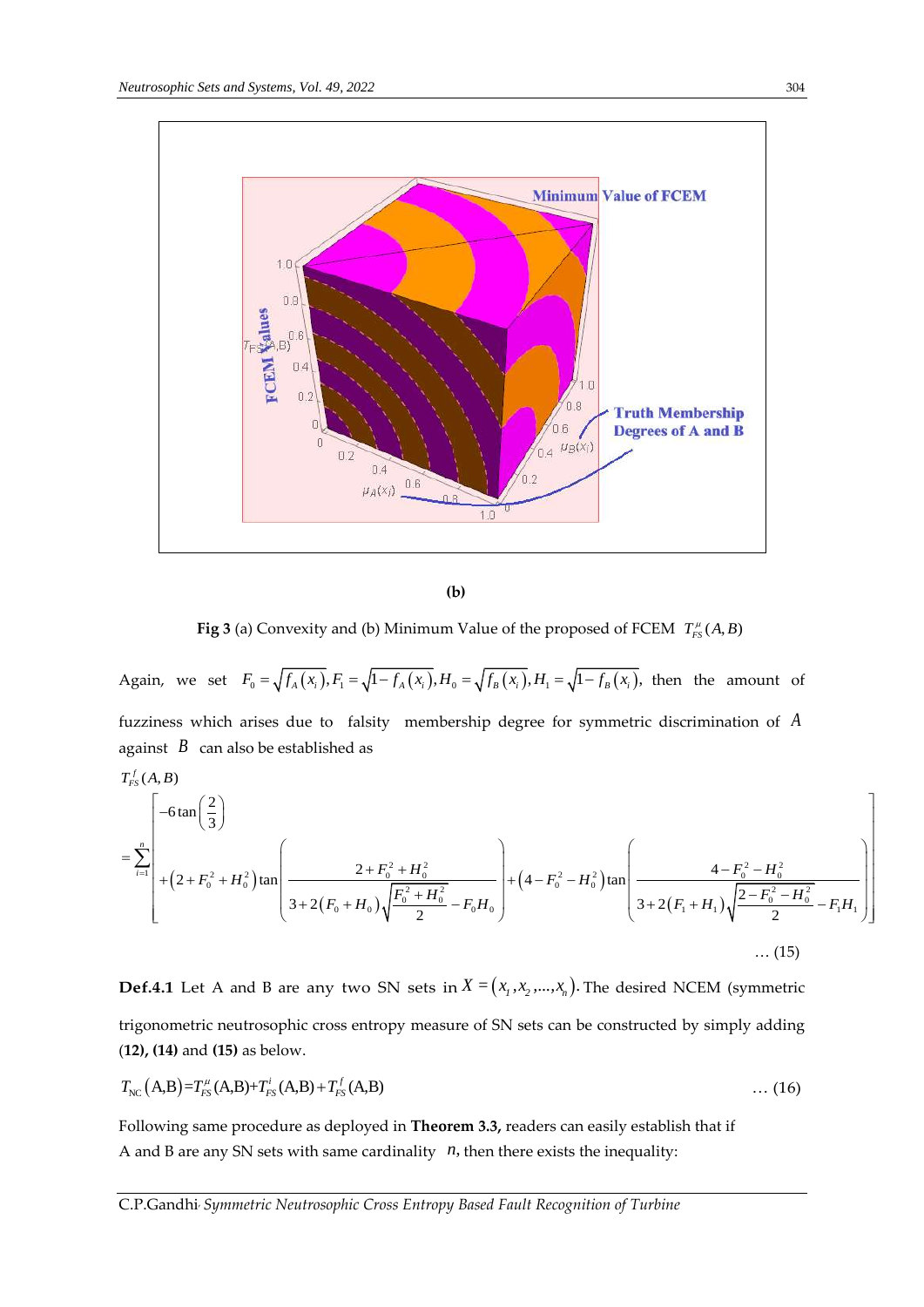$$
0 \le T_{\text{NC}}(A,B) \le 18 \left( \tan \frac{3\sqrt{2}}{3\sqrt{2} + 2} - \tan \frac{2}{3} \right) n.
$$

We shall now authenticate the applicability of our newly discovered NCEM  $T_{\text{\tiny NC}}\text{(A,B)}$  by recognizing the optimal fault condition of some huge steam turbine generator as follows.

#### **6. FCEM and NCEM Based Fault Recognition Methodology**

To achieve the desired goal, we shall, equally well, establish a neutrosophic cross entropy-based methodology which has the necessary capability of identifying various fault conditions of some turbine. A schematic flow chart explaining our fault recognition methodology has been provided in **Fig. 1** and discussed as below.

#### **Step:-1 Construction of Energy Interval Ranges**

The applicability of the underlying methodology is exemplified by taking into consideration the illustration **[12].** Suppose the ten familiar fault conditions experienced by some huge steam turbine generator set is represented by  $B_K = (B_1, B_2, B_3, ....B_{10})$  where the fault condition "Unbalance" is abbreviated as  $B_1$ . Similarly, the conditions  $B_2, B_3, ..., B_{10}$  have been provided in [2,3]. Also, the abbreviated as  $B_1$ . Similarly, the conditions  $B_2, B_3, ..., B_{10}$  have been provided in [2,3]. Also, the nine frequency intervals  $C_1 = [0.01, 0.3 f], C_2 = [0.4, 0.49 f], ..., C_9$  = higher frequency > 5 *f*, of frequency spectrum , resulted from vibration signals of turbine, are available in **[2,3].**

Let  $\mu_{B_K}(x_i)$  (lower bound) and  $U_{B_K}(x_i)$  (upper bound) represent the amount of fuzziness resulted from the truth membership degree of  $K^{\text{th}}$  fault condition at  $i^{\text{th}}$  range of frequency spectrum. Then *B<sub>K</sub>* =  $\left( \langle x_1, \left[ \mu_{B_K}(x_1), U_{B_K}(x_1) \right] \rangle, \langle x_2, \left[ \mu_{B_K}(x_2), U_{B_K}(x_2) \right] \rangle, \dots, \langle x_9, \left[ \mu_{B_K}(x_9), U_{B_K}(x_9) \right] \rangle \right); K = 1, 2, \dots, 10.$ en and themselving degree of 12 here estimates as  $t = \max_{x \in S} e^{-\frac{1}{2} \sum_{k=1}^{n} \sum_{k=1}^{n} \sum_{k=1}^{n} \sum_{k=1}^{n} \sum_{k=1}^{n} \sum_{k=1}^{n} \sum_{k=1}^{n} (x_{k})^{k}}$ <br>=  $\left\{ \langle x_{1}, \left[ \mu_{B_{K}}(x_{1}), U_{B_{K}}(x_{1}) \right] \rangle, \langle x_{2}, \left[ \mu_{B_{K}}(x_{2}), U_{B_{K$ 

$$
B_{K} = \left( \langle x_{1}, \left[ \mu_{B_{K}}(x_{1}), U_{B_{K}}(x_{1}) \right] \rangle, \langle x_{2}, \left[ \mu_{B_{K}}(x_{2}), U_{B_{K}}(x_{2}) \right] \rangle, \dots, \langle x_{9}, \left[ \mu_{B_{K}}(x_{9}), U_{B_{K}}(x_{9}) \right] \rangle \right); K = 1, 2, \dots, 10.
$$
\n(17)

Generally, the acquitted vibration data may be non-commensurate and conflicting, it becomes essential for us to transform the energy interval ranges **(17)** into the form of SN sets. This conversion, however may be problematic, but can be done as follows.

#### **Step:-2 Transformation of Interval Ranges (energy) by the Form of Neutrosophic Sets**

The amount of fuzziness based on falsity membership degree of  $K<sup>th</sup>$  familiar fault condition at  $i^h$  range of frequency spectrum is denoted by  $f_{B_K}(x_i)$  where  $f_{B_K}(x_i) = 1-U_{B_K}(x_i)$ . Similarly, the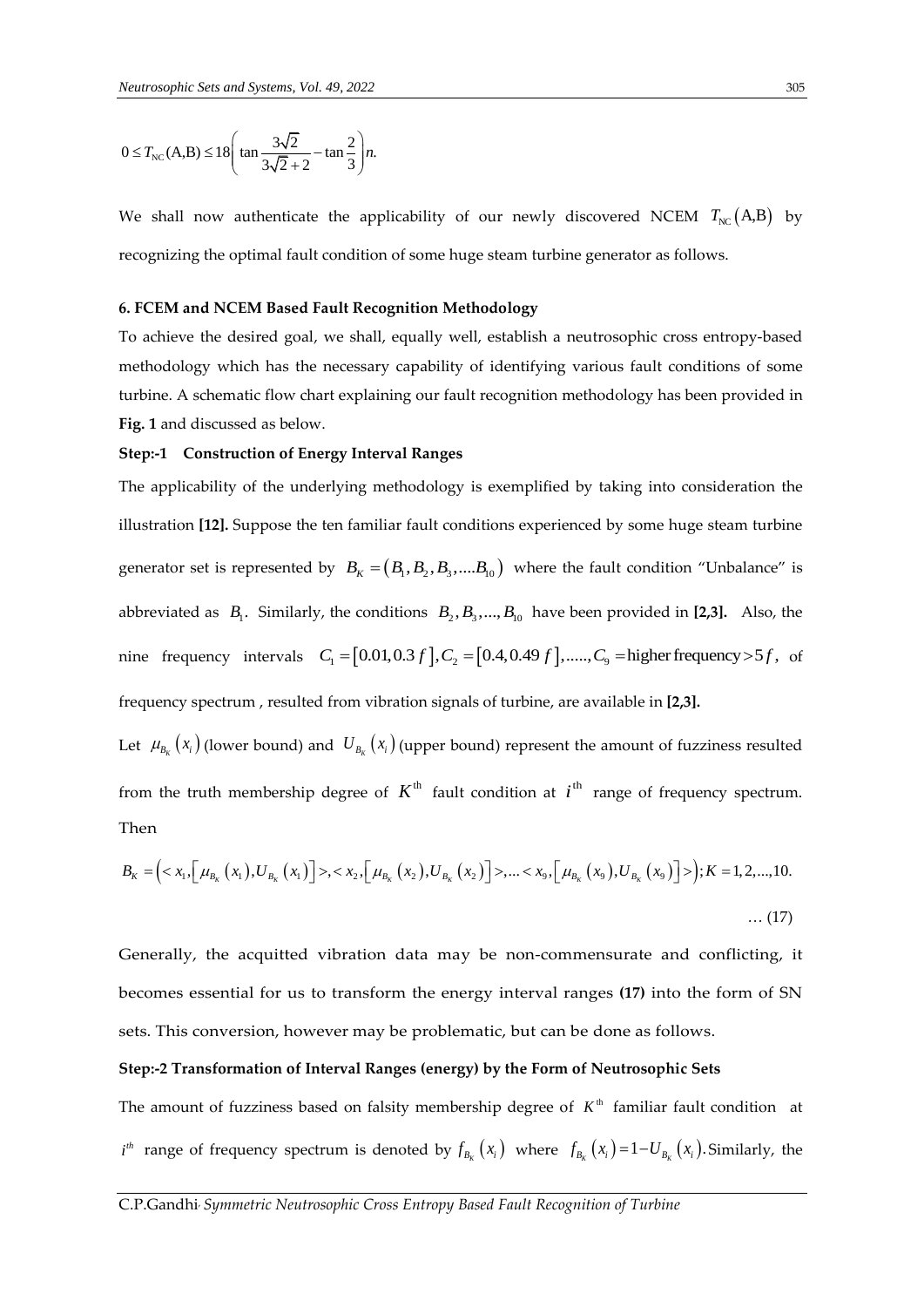amount of fuzziness based on indeterminacy membership degree of  $K^{\text{th}}$  familiar fault condition at  $i^{th}$  range of frequency spectrum is denoted by  $i_{B_K}(x_i)$  where  $i_{B_K}(x_i) = 1 - f_{B_K}(x_i) - U_{B_K}(x_i)$ . We have restricted the value of  $i_{B_K}(x_i)$  to  $0.001$  in case it if returns any other value less than or equal to  $0.001$  Then, the interval ranges (energy), represented by (17), for each  $B<sub>K</sub>$  can be transformed into the forms of SN sets is described below. and into the forms of SN sets is described below.<br>  $x_1, \left[ \mu_{B_K}(x_1), i_{B_K}(x_1), f_{B_K}(x_1) \right] >$ ),  $\left( \langle x_2, \left[ \mu_{B_K}(x_2), i_{B_K}(x_2), f_{B_K}(x_2) \right] \rangle \right)$ , into the forms of SN sets is described below.<br>  $\mu_{B_K}(x_1), i_{B_K}(x_1), f_{B_K}(x_1) >$ ,  $\left( < x_2, \left[ \mu_{B_K}(x_2), i_{B_K}(x_1) \right] \right)$ 

transformed into the forms of SN sets is described below.  
\n
$$
B_{K} = \left( \left\langle x_{1}, \left[ \mu_{B_{K}}(x_{1}), i_{B_{K}}(x_{1}), f_{B_{K}}(x_{1}) \right] \right\rangle \right) , \left\langle x_{2}, \left[ \mu_{B_{K}}(x_{2}), i_{B_{K}}(x_{2}), f_{B_{K}}(x_{2}) \right] \right\rangle \right), K = 1, 2, ..., 10 \quad ... (18)
$$
\n
$$
\left( \langle x_{3}, \left[ \mu_{B_{K}}(x_{3}), i_{B_{K}}(x_{3}), f_{B_{K}}(x_{3}) \right] \rangle \right) , \dots \left( \langle x_{9}, \left[ \mu_{B_{K}}(x_{9}), i_{B_{K}}(x_{9}), f_{B_{K}}(x_{9}) \right] \rangle \right) \right); K = 1, 2, ..., 10 \quad ... (18)
$$

Also, the unfamiliar fault conditions, represented by  $|F_{T_j}|$ , can also be transformed into the forms of SN sets as below:

SN sets as below:  
\n
$$
F_{T_j} = \left( \left\langle z_{1_1} \left[ \mu_{F_{T_j}}(x_1), i_{F_{T_j}}(x_1), f_{F_{T_j}}(x_1) \right] \right\rangle \right), \left\langle z_{2_2} \left[ \mu_{F_{T_j}}(x_2), i_{F_{T_j}}(x_2), f_{F_{T_j}}(x_2) \right] \right\rangle \right), \dots, \left\langle z_{N_9} \left[ \mu_{F_{T_j}}(x_9), i_{F_{T_j}}(x_9), f_{F_{T_j}}(x_9) \right] \right\rangle \right) \dots, (19)
$$
\n(19)

# **Step: -3 Computation of FCEM and NCEM Values between familiar and unfamiliar fault conditions**

The cross-entropy values  $T_{NC} (B_K, F_{T_J})$ ,  $T_{FS}^{\mu} (B_K, F_{T_J})$  between each  $B_K$  and  $F_{T_J}$  can be evaluated as follows. Replacement of introduced notations  $T_0$ ,  $F_0$ ,  $H_0$ ..., etc., with their original values and then taking  $i = 1, 2, ..., 9$  into (**5,16**) yields  $T_{FS}^{\mu} (B_K, F_{T_J})$  $i = 1, 2, ..., 9$  into  $(5, 16)$  yields iking  $i =$ <br> *FS*  $(B_K, F_{T_J})$ 

taking 
$$
i = 1, 2, ..., 9
$$
 into (5,16) yields  
\n
$$
T_{FS}^{\mu} (B_K, F_{T_j})
$$
\n
$$
= \sum_{i=1}^{9}
$$
\n
$$
-6 \tan \frac{2}{3} + (2 + \mu_{B_K}(x_i) + \mu_{F_{T_j}}(x_i)) \tan \left( \frac{2 + \mu_{B_K}(x_i) + \mu_{F_{T_j}}(x_i)}{3 + 2(\sqrt{\mu_{B_K}(x_i)} + \sqrt{\mu_{F_{T_j}}(x_i)})} \right) \frac{\sqrt{\mu_{B_K}(x_i) + \mu_{F_{T_j}}(x_i)}}{2} - \sqrt{\mu_{B_K}(x_i) \mu_{F_{T_j}}(x_i)}
$$
\n
$$
- (4 - \mu_{B_K}(x_i) - \mu_{F_{T_j}}(x_i)) \tan \left( \frac{4 - \mu_{B_K}(x_i) - \mu_{F_{T_j}}(x_i)}{3 + 2(\sqrt{1 - \mu_{B_K}(x_i)} + \sqrt{1 - \mu_{F_{T_j}}(x_i)})} \right) \frac{\sqrt{2 - \mu_{B_K}(x_i) - \mu_{F_{T_j}}(x_i)}}{2} - \sqrt{(1 - \mu_{B_K}(x_i)) (1 - \mu_{F_{T_j}}(x_i))} \right)
$$
\n...(20)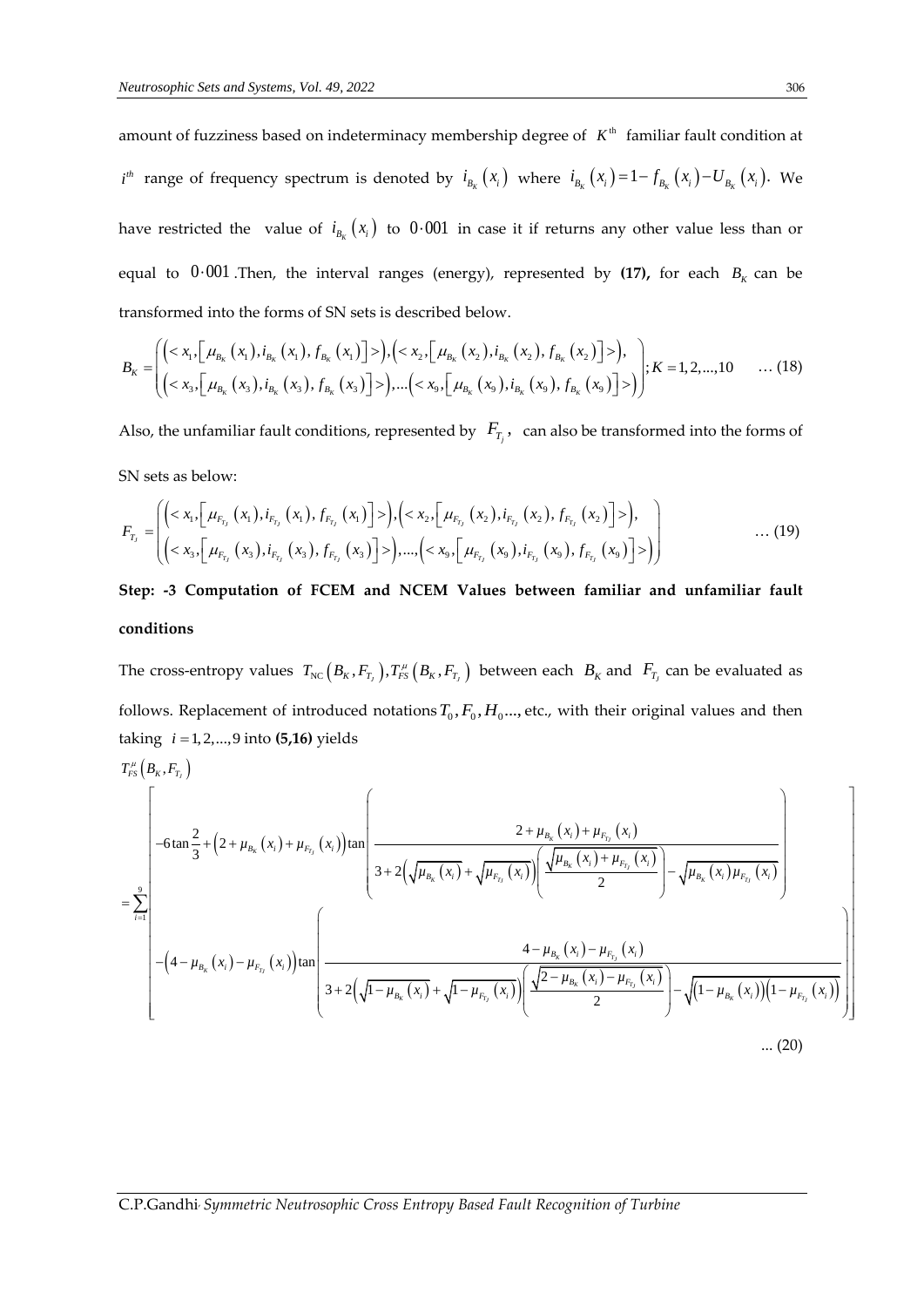Neutrosepptic Sets and Systems, Vol. 49, 2022  
\n
$$
T_{\text{xc}}(P_{\text{g},r},F_{\text{r}})
$$
\n
$$
= \sum_{r=1}^{8} \left[ -6 \tan \frac{2}{3} + \left( 2 + \mu_{\text{p}_{\text{e}}}(x_{r}) + \mu_{\text{p}_{\text{p}_{\text{c}}}(x_{r}) \right) \tan \left( \frac{2 + \mu_{\text{p}_{\text{e}}}(x_{r}) + \mu_{\text{p}_{\text{p}_{\text{c}}}(x_{r})}{3 + 2 \left( \sqrt{\mu_{\text{p}_{\text{e}}}(x_{r}) + \sqrt{\mu_{\text{p}_{\text{p}_{\text{c}}}(x_{r})}} \right) \left( \frac{\sqrt{\mu_{\text{p}_{\text{e}}}(x_{r}) + \mu_{\text{p}_{\text{p}_{\text{c}}}(x_{r})}}}{2} \right) - \sqrt{\mu_{\text{p}_{\text{e}}}(x_{r}) \mu_{\text{p}_{\text{p}_{\text{c}}}(x_{r})}} \right]
$$
\n
$$
= \sum_{r=1}^{8} \left[ -\left( 4 - \mu_{\text{p}_{\text{e}}}(x_{r}) - \mu_{\text{p}_{\text{e}}}(x_{r}) \right) \tan \left( \frac{4 - \mu_{\text{p}_{\text{e}}}(x_{r}) - \mu_{\text{p}_{\text{e}}}(x_{r})}{3 + 2 \left( \sqrt{1 - \mu_{\text{p}_{\text{e}}}(x_{r}) + \sqrt{1 - \mu_{\text{p}_{\text{e}}}(x_{r})} \right) \left( \frac{\sqrt{2 - \mu_{\text{p}_{\text{e}}}(x_{r}) - \mu_{\text{p}_{\text{e}}}(x_{r})}{2} \right) - \sqrt{\mu_{\text{p}_{\text{e}}}(x_{r}) \left( 1 - \mu_{\text{p}_{\text{e}}}(x_{r}) \right) \left( 1 - \mu_{\text{p}_{\text{e}}}(x_{r}) \right) \right]
$$
\n
$$
+ \sum_{r=1}^{8} \left[ -\left( 4 - i_{\text{p}_{\text{e}}}(x_{r}) - i_{\text{p}_{\text{e}}}(x_{r}) \right) \tan \left( \frac{2 + i_{\text{p}_{\text{e}}}(x_{r}) + \mu_{\text{p
$$

#### $\ldots$  (21)

# **Step: -4 Identification of Turbine Faults**

The Smallest value of  $T_{NC}(B_K, F_{T_I})$ ;  $T_{FS}^{\mu}(B_K, F_{T_I})$  indicate that the familiar fault condition  $B_K$  is closer to the unfamiliar fault condition  $F_{T_J}$ . In other words, a typical selection of turbine fault will be designated as optimal fault type selection owing to the smallest NCEM  $T_{\text{NC}}(B_{\text{K}}, F_{T_j})$  or FCEM  $T_{FS}^\mu(B_{\scriptscriptstyle K},F_{\scriptscriptstyle T_{\scriptscriptstyle J}})$  value.

C.P.Gandhi, *Symmetric Neutrosophic Cross Entropy Based Fault Recognition of Turbine*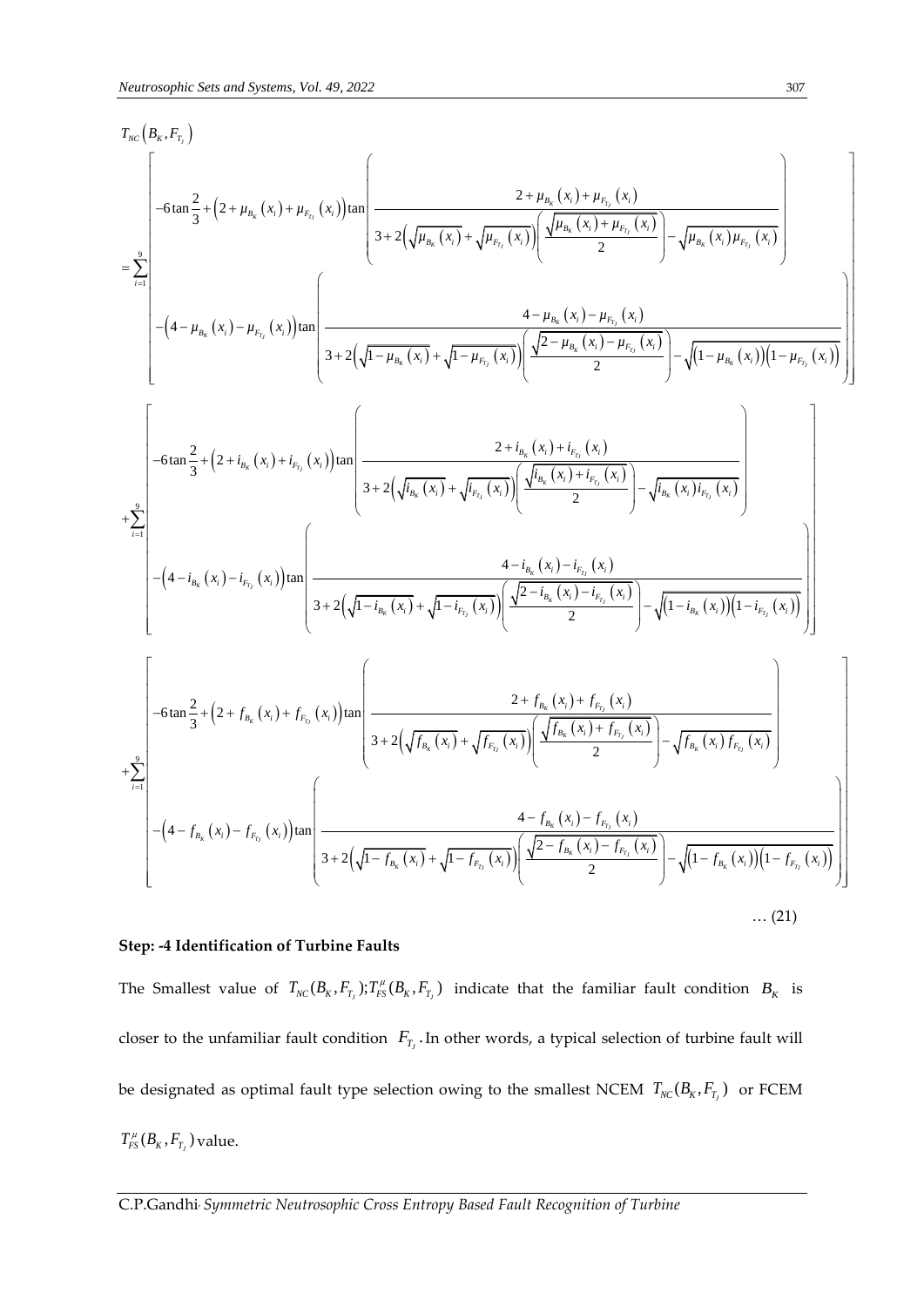## **7. APPLICATION TO FAULT DIAGNOSIS OF TURBINE**

In order to validate the applicability of FCEM and NCEM based fault recognition methodology, the energy interval ranges for each familiar fault condition at various ranges of frequency spectrum is provided in **Table 1.**

**Table 1.** The Nethermost and Uppermost Energy Bounds of Each  $~B_{_K}~$  at Nine Ranges of frequency

|                | Spectrum       |                |              |              |              |              |              |              |              |
|----------------|----------------|----------------|--------------|--------------|--------------|--------------|--------------|--------------|--------------|
| $B_{K}$        | C <sub>1</sub> | C <sub>2</sub> | $C_3$        | $C_4$        | $C_5$        | $C_6$        | $C_7$        | $C_{8}$      | $C_{9}$      |
| B <sub>1</sub> | [0.00, 0.00]   | [0.00, 0.00]   | [0.00, 0.00] | [0.00, 0.00] | [0.85, 1.00] | [0.04, 0.06] | [0.04, 0.07] | [0.00, 0.00] | [0.00, 0.00] |
| B <sub>2</sub> | [0.00, 0.00]   | [0.03, 0.31]   | [0.90, 0.12] | [0.55, 0.70] | [0.00, 0.00] | [0.00, 0.00] | [0.00, 0.00] | [0.00, 0.00] | [0.08, 0.13] |
| B <sub>3</sub> | [0.00, 0.00]   | [0.00, 0.00]   | [0.00, 0.00] | [0.00, 0.00] | [0.30, 0.58] | [0.40, 0.62] | [0.08, 0.13] | [0.00, 0.00] | [0.00, 0.00] |
| $B_{4}$        | [0.09, 0.11]   | [0.78, 0.82]   | [0.00, 0.00] | [0.08, 0.11] | [0.00, 0.00] | [0.00, 0.00] | [0.00, 0.00] | [0.00, 0.00] | [0.00, 1.00] |
| B <sub>5</sub> | [0.09, 0.12]   | [0.09, 0.11]   | [0.08, 0.12] | [0.09, 0.12] | [0.18, 0.21] | [0.08, 0.13] | [0.08, 0.13] | [0.08, 0.22] | [0.08, 0.12] |
| $B_{6}$        | [0.00, 0.00]   | [0.00, 0.00]   | [0.00, 0.00] | [0.00, 0.00] | [0.18, 0.22] | [0.12, 0.17] | [0.37, 0.45] | [0.00, 0.00] | [0.22, 0.28] |
| $B_7$          | [0.00, 0.00]   | [0.00, 0.00]   | [0.08, 0.12] | [0.86, 0.93] | [0.00, 0.00] | [0.00, 0.00] | [0.00, 0.00] | [0.00, 0.00] | [0.00, 0.00] |
| $B_{8}$        | [0.00, 0.00]   | [0.27, 0.32]   | [0.08, 0.12] | [0.54, 0.62] | [0.00, 0.00] | [0.00, 0.00] | [0.00, 0.00] | [0.00, 0.00] | [0.00, 0.00] |
| $B_{\rm o}$    | [0.85, 0.93]   | [0.00, 0.00]   | [0.00, 0.00] | [0.00, 0.00] | [0.00, 0.00] | [0.00, 0.00] | [0.00, 0.00] | [0.08, 0.12] | [0.00, 0.00] |
| $B_{10}$       | [0.00, 0.00]   | [0.00, 0.00]   | [0.00, 0.00] | [0.00, 0.00] | [0.00, 0.00] | [0.77, 0.83] | [0.19, 0.30] | [0.00, 0.00] | [0.00, 0.00] |
|                |                |                |              |              |              |              |              |              |              |

**Table 2.** Transforming  $B_K\;$  into the forms of Single valued neutrosophic (SN) Sets

| $C_{1}$            | $C_{\gamma}$       | $C_{\rm a}$        | $C_{\scriptscriptstyle{A}}$ | $C_{\rm s}$        | $C_{\epsilon}$     | $C_{\tau}$         | $C_{\rm g}$        | $C_{\rm q}$        |
|--------------------|--------------------|--------------------|-----------------------------|--------------------|--------------------|--------------------|--------------------|--------------------|
| [0.00, 0.01, 1.00] | [0.00, 0.01, 1.00] | [0.00, 0.01, 1.00] | [0.00, 0.01, 1.00]          | [0.85, 0.15, 0.00] | [0.04, 0.02, 0.94] | [0.04, 0.03, 0.93] | [0.00, 0.01, 1.00] | [0.00, 0.01, 1.00] |
| [0.00, 0.01, 1.00] | [0.03, 0.01, 0.69] | [0.90, 0.03, 0.88] | [0.55, 0.15, 0.30]          | [0.00, 0.01, 1.00] | [0.00, 0.01, 1.00] | [0.00, 0.01, 1.00] | [0.00, 0.01, 1.00] | [0.08, 0.05, 0.87] |
| [0.00, 0.01, 1.00] | [0.00, 0.01, 1.00] | [0.00, 0.01, 1.00] | [0.00, 0.01, 1.00]          | [0.30, 0.28, 0.42] | [0.40, 0.22, 0.38] | [0.08, 0.05, 0.87] | [0.00, 0.01, 1.00] | [0.00, 0.01, 1.00] |
| [0.09, 0.02, 0.89] | [0.78, 0.04, 0.18] | [0.00, 0.01, 1.00] | [0.08, 0.03, 0.89]          | [0.00, 0.01, 1.00] | [0.00, 0.01, 1.00] | [0.00, 0.01, 1.00] | [0.00, 0.01, 1.00] | [0.00, 0.01, 1.00] |
| [0.09, 0.03, 0.88] | [0.09, 0.02, 0.89] | [0.08, 0.04, 0.88] | [0.09, 0.03, 0.88]          | [0.18, 0.03, 0.79] | [0.08, 0.05, 0.87] | [0.08, 0.05, 0.87] | [0.08, 0.04, 0.88] | [0.08, 0.04, 0.88] |
| [0.00, 0.01, 1.00] | [0.00, 0.01, 1.00] | [0.00, 0.01, 1.00] | [0.00, 0.01, 1.00]          | [0.18, 0.04, 0.78] | [0.12, 0.05, 0.83] | [0.37, 0.08, 0.55] | [0.00, 0.01, 1.00] | [0.22, 0.06, 0.72] |
| [0.00, 0.01, 1.00] | [0.00, 0.01, 1.00] | [0.08, 0.04, 0.88] | [0.86, 0.07, 0.07]          | [0.00, 0.01, 1.00] | [0.00, 0.01, 1.00] | [0.00, 0.01, 1.00] | [0.00, 0.01, 1.00] | [0.00, 0.01, 1.00] |
| [0.00, 0.01, 1.00] | [0.27, 0.05, 0.68] | [0.08, 0.04, 0.88] | [0.54, 0.08, 0.38]          | [0.00, 0.01, 1.00] | [0.00, 0.01, 1.00] | [0.00, 0.01, 1.00] | [0.00, 0.01, 1.00] | [0.00, 0.01, 1.00] |
| [0.85, 0.08, 0.07] | [0.00, 0.01, 1.00] | [0.00, 0.01, 1.00] | [0.00, 0.01, 1.00]          | [0.00, 0.01, 1.00] | [0.00, 0.01, 1.00] | [0.00, 0.01, 1.00] | [0.08, 0.04, 0.88] | [0.00, 0.01, 1.00] |
| [0.00, 0.01, 1.00] | [0.00, 0.01, 1.00] | [0.00, 0.01, 1.00] | [0.00, 0.01, 1.00]          | [0.00, 0.01, 1.00] | [0.77, 0.06, 0.17] | [0.19, 0.04, 0.77] | [0.00, 0.01, 1.00] | [0.00, 0.01, 1.00] |

**Step:-2** The nethermost (lowest) and uppermost (highest) energy bounds of each real fault conditions  $(B_{\scriptscriptstyle{K}})$  have been extracted and thereafter rehabilitated into the forms of SN sets as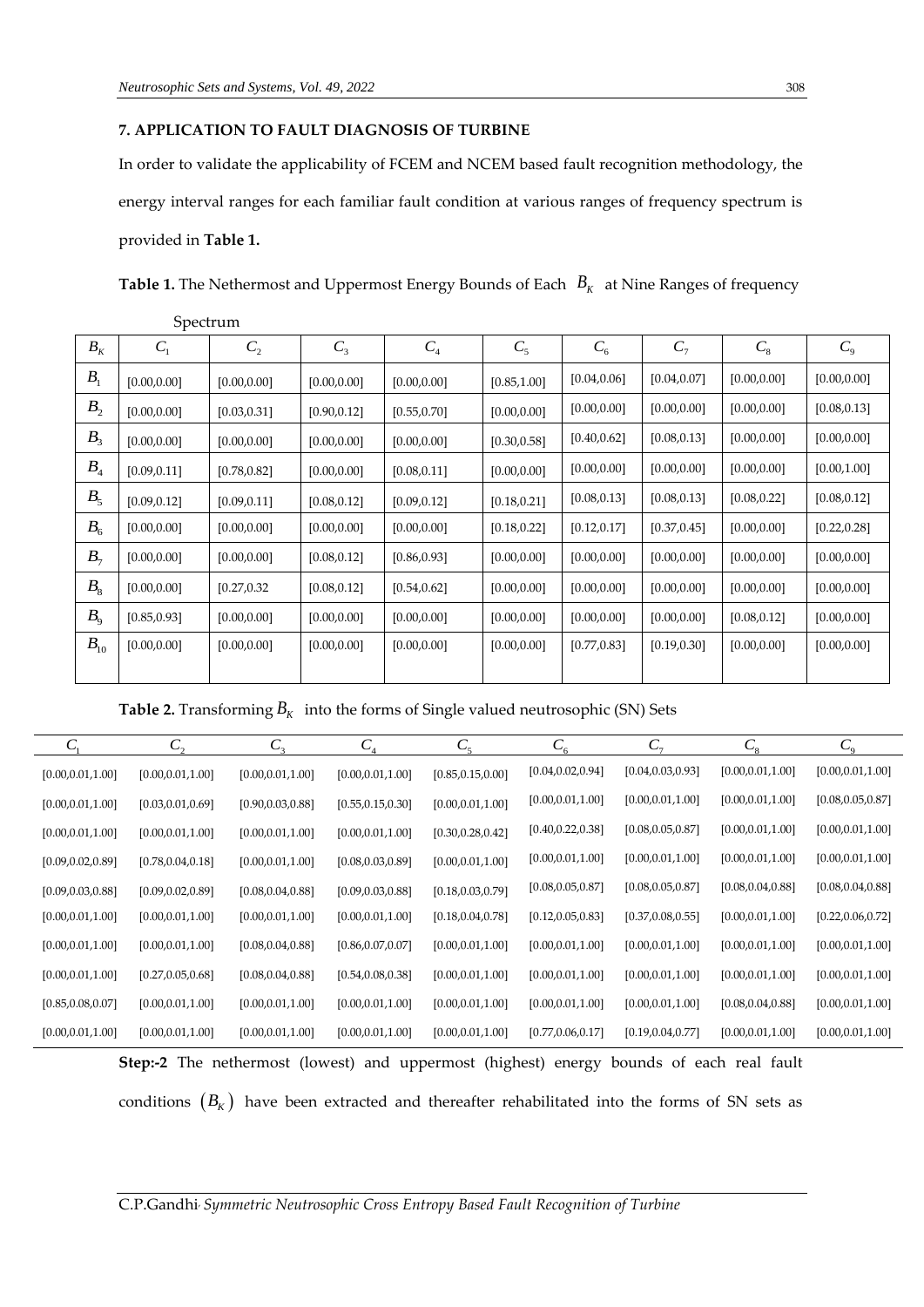shown in **Table 2.** The fault testing samples  $F_{_{T_j}}(J=1,2)$  in this study can also be transformed into the forms of SN sets as follows.

the forms of SN sets as follows.  
\n
$$
F_{T_1} = \left\langle \begin{bmatrix} 0.000, 0.010, 1.000 \end{bmatrix}, [0.000, 0.010, 1.000], [0.100, 0.010, 0.900], [0.000, 0.010, 1.000], \\ [0.000, 0.010, 1.000], [0.000, 0.010, 1.000], [0.000, 0.010, 1.000], [0.000, 0.010, 1.000], \end{bmatrix} \right\rangle
$$
\n(22)

$$
\left\langle \left[0.000, 0.010, 1.000\right] \right\rangle
$$
\n
$$
F_{T_2} = \left\langle \left[0.390, 0.010, 0.610\right], \left[0.070, 0.010, 0.930\right], \left[0.000, 0.010, 1.000\right], \left[0.060, 0.010, 0.940\right], \left[0.000, 0.010, 1.000\right], \left[0.350, 0.010, 0.650\right] \right\}
$$
\n... (23)

**Step:-** 3 The FCEM  $T_{FS}^{\mu}(B_K, F_{T_J})$  and NCEM  $T_{NC}(B_K, F_{T_J})$  values between each  $B_K$  ( provided in **Table** 2) and  $F_{T_j}$  (represented by (22,23)) can be computed employing the resulting equations **(20,21)**. The fault diagnosis order obtained through the proposed FCEM and NCEM as well as by the existing cosine similarity measure **[3]** is represented in **Table 3.**

**Diagnosis Result 1.** The fuzzy as well as neutrosophic cross entropy values between each familiar fault condition  $B_K$  and the first testing sample  $F_{T_1}$ , as can be seen from **Table 3,** are

fault condition 
$$
B_K
$$
 and the first testing sample  $F_{T_1}$ , as can be seen from **Table 3**, are  
\n $T_{FS}^{\mu}(B_1, F_{T_1}) = 0.1382$ ,  $T_{FS}^{\mu}(B_2, F_{T_1}) = 0.0082$ ,  $T_{FS}^{\mu}(B_3, F_{T_1}) = 0.1222$ ;  $T_{FS}^{\mu}(B_4, F_{T_1}) = 0.0830$ ,  $T_{FS}^{\mu}(B_5, F_{T_1}) = 0.0595$ ,  
\n $T_{FS}^{\mu}(B_6, F_{T_1}) = 0.1289$ ,  $T_{FS}^{\mu}(B_7, F_{T_1}) = 0.0000$ ,  $T_{FS}^{\mu}(B_8, F_{T_1}) = 0.0184$ ,  $T_{FS}^{\mu}(B_9, F_{T_1}) = 0.1382$ ,  $T_{FS}^{\mu}(B_{10}, F_{T_1}) = 0.1368$ .  
\n $T_{NC}(B_1, F_{T_1}) = 0.3491$ ,  $T_{NC}(B_2, F_{T_1}) = 0.0385$ ,  $T_{NC}(B_3, F_{T_1}) = 0.2913$ ;  $T_{NC}(B_4, F_{T_1}) = 0.1676$ ,  $T_{NC}(B_5, F_{T_1}) = 0.1327$ ,  
\n $T_{NC}(B_6, F_{T_1}) = 0.2737$ ,  $T_{NC}(B_7, F_{T_1}) = 0.0006$ ,  $T_{NC}(B_8, F_{T_1}) = 0.0401$ ,  $T_{NC}(B_9, F_{T_1}) = 0.2931$ ,  $T_{NC}(B_{10}, F_{T_1}) = 0.2824$ .  
\nIn view of Minimum Argument Principle, the minimum symmetric trigonometric FCEM and  
\nNCEM values are 0.0000 and 0.0006 respectively. Clearly, these values confirm that vibration fault  
\nin turbine occurs due to the defect in anti-thrust bearing  $(B_7)$ , which is an optimal turbine fault  
\nselectron, as it can also be experienced from Fig. 4(a). The next smallest FCEM and NCEM values are  
\n0.0082,0.0184

The fault type  $B_5$  (radial impact friction of rotor) has low possibility owing to the next smaller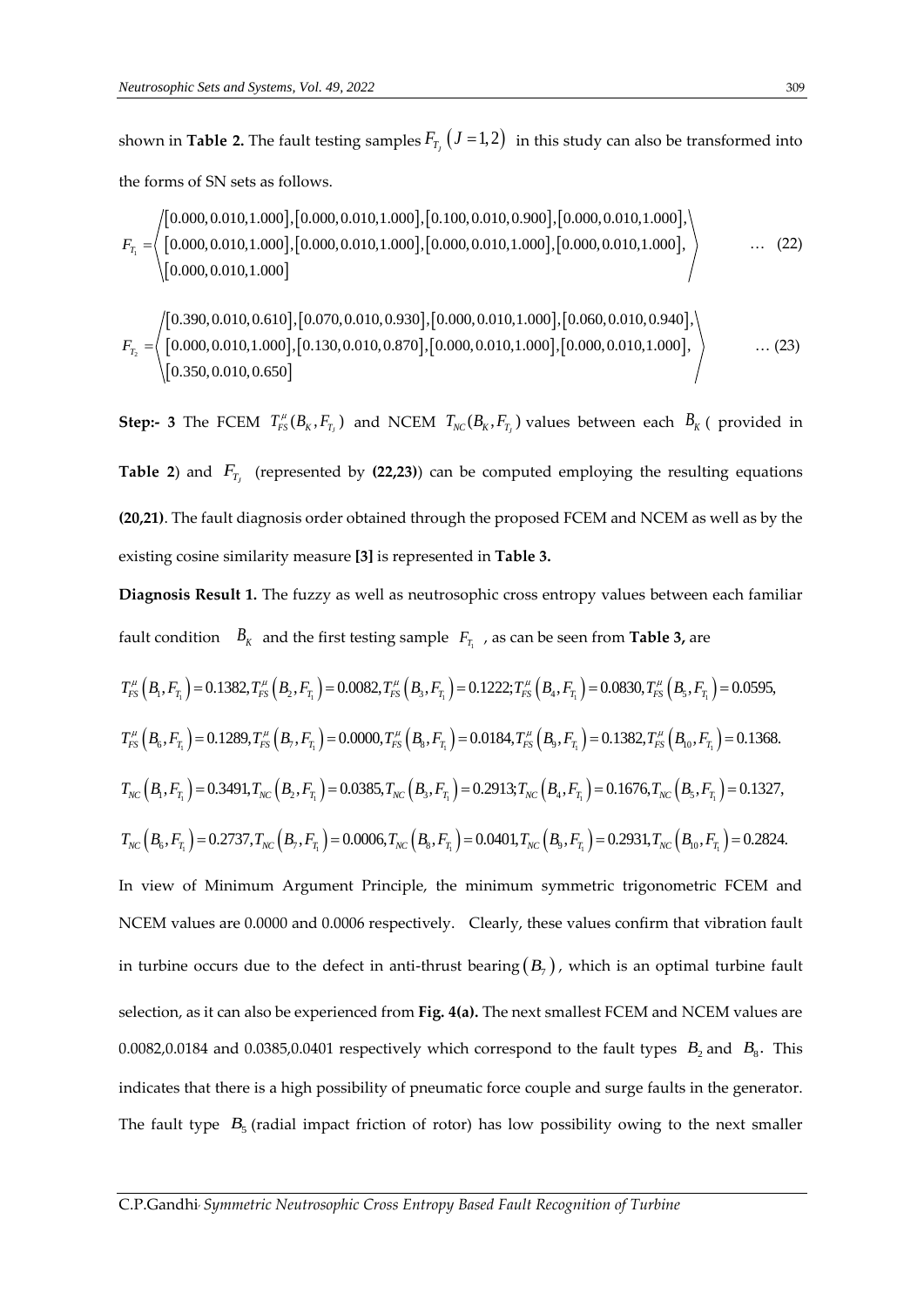FCEM and NCEM values (0.0595,0.1327). Similarly, the fault types  $B_4$ ,  $B_6$ ,  $B_{10}$ ,  $B_3$ ,  $B_9$  and  $B_1$ 

have very low possibility owing to their smaller FCEM and NCEM entropy values.

| Description                                                                                                                                                       | <b>Measure Values</b> |                                           |                    |                      |        | Recognized                | <b>Actual Fault</b>       |  |
|-------------------------------------------------------------------------------------------------------------------------------------------------------------------|-----------------------|-------------------------------------------|--------------------|----------------------|--------|---------------------------|---------------------------|--|
|                                                                                                                                                                   |                       |                                           |                    |                      |        | <b>Fault Condition</b>    | Condition                 |  |
| <b>FCEM</b>                                                                                                                                                       |                       |                                           | <b>FCEM Values</b> |                      |        |                           |                           |  |
| $T_{FS}^{\mu}\left(B_{\scriptscriptstyle{K}},F_{_{_{\scriptscriptstyle{I}}}}\right)$                                                                              | 0.1382                | 0.0082                                    |                    | 0.1222 0.0830        | 0.0595 | <b>Antithrust Bearing</b> | <b>Antithrust Bearing</b> |  |
|                                                                                                                                                                   | 0.1289                | 0.0000                                    | 0.0184             | 0.13821              | 0.1368 |                           |                           |  |
| $T_{FS}^\mu\left(B_{\scriptscriptstyle K}, F_{_{T_2}}\right)$                                                                                                     | 0.1170                | 0.0445                                    | 0.0787             | 0.0424               | 0.0282 | Radial Impact Friction    | Radial Impact Friction    |  |
|                                                                                                                                                                   | 0.0670                | 0.0818                                    |                    | 0.0651 0.0448        | 0.0720 |                           |                           |  |
| <b>NCEM</b>                                                                                                                                                       |                       |                                           | <b>NCEM Values</b> |                      |        |                           |                           |  |
|                                                                                                                                                                   | 0.3491                | 0.0385                                    |                    | 0.2913 0.1676 0.1327 |        | <b>Antithrust Bearing</b> | Antithrust Bearing        |  |
| $T_{\scriptscriptstyle NC}\big(B_{\scriptscriptstyle K},F_{\scriptscriptstyle T_1}\big)$                                                                          | 0.2737                | 0.0006                                    | 0.0401             | 0.2931               | 0.2824 |                           |                           |  |
| $T_{\scriptscriptstyle NC}\left(B_{\scriptscriptstyle K}, F_{\scriptscriptstyle T_2}\right)$                                                                      | 0.3053                | 0.0901                                    | 0.1916             | 0.0867               | 0.0584 | Radial Impact Friction    | Radial Impact Friction    |  |
|                                                                                                                                                                   | 0.1428                | 0.1679                                    |                    | 0.1284 0.0967        | 0.1493 |                           |                           |  |
| Cosine                                                                                                                                                            |                       | <b>Cosine Similarity Measure Value []</b> |                    |                      |        |                           |                           |  |
|                                                                                                                                                                   | 0.7891                | 0.9799                                    | 0.8282             | 0.8236 0.9057        |        | <b>Antithrust Bearing</b> | <b>Antithrust Bearing</b> |  |
| $\begin{aligned} C_{\text{\tiny VS}}\left(B_{\text{\tiny K}}, F_{_{T_1}}\right) \ \ C_{\text{\tiny VS}}\left(B_{\text{\tiny K}}, F_{_{T_2}}\right) \end{aligned}$ | 0.8714                | 0.9995                                    |                    | 0.9774 0.7974        | 0.8099 |                           |                           |  |
|                                                                                                                                                                   | 0.8563                | 0.9128                                    | 0.9066             | 0.8953               | 0.9738 | Radial Impact Friction    | Radial Impact Friction    |  |
|                                                                                                                                                                   | 0.9567                | 0.8720                                    | 0.9201             | 0.9403               | 0.8968 |                           |                           |  |

| Table 3. Fault Recognition of Turbine employing (a) FCEM (b) NCEM and (b) Existing Cosine |  |  |  |
|-------------------------------------------------------------------------------------------|--|--|--|
| Similarity Measure [3]                                                                    |  |  |  |

Thus, the optimal fault recognition order is

Fhus, the optimal fault recognition order is<br>  $B_7 \succ B_2 \succ B_8 \succ B_5 \succ B_4 \succ B_3 \succ B_6 \succ B_{10} \succ B_1 \succ B_9$  (Obtained from FCEM)

 $B_7 \nsucc B_2 \nsucc B_8 \nsucc B_5 \nsucc B_4 \nsucc B_3 \nsucc B_6 \nsucc B_{10} \nsucc B_1 \nsucc B_9$  (Obtained from NCEM)<br> $B_7 \nsucc B_2 \nsucc B_8 \nsucc B_5 \nsucc B_4 \nsucc B_6 \nsucc B_1 \nsucc B_3 \nsucc B_9 \nsucc B_1$  (Obtained from NCEM)

**Diagnosis Result 2.** The FCEM and NCEM values between second real testing sample  $\, F_{_{T_2}} \,$  and  $B_{_K}$ 

are

are  
\n
$$
T_{FS}^{\mu}\left(B_{1}, F_{T_{2}}\right) = 0.1170, T_{FS}^{\mu}\left(B_{2}, F_{T_{2}}\right) = 0.0445, T_{FS}^{\mu}\left(B_{3}, F_{T_{2}}\right) = 0.0787, T_{FS}^{\mu}\left(B_{4}, F_{T_{2}}\right) = 0.0424, T_{FS}^{\mu}\left(B_{5}, F_{T_{2}}\right) = 0.0282,
$$
\n
$$
T_{FS}^{\mu}\left(B_{6}, F_{T_{2}}\right) = 0.0670, T_{FS}^{\mu}\left(B_{7}, F_{T_{2}}\right) = 0.0818, T_{FS}^{\mu}\left(B_{8}, F_{T_{2}}\right) = 0.0651, T_{FS}^{\mu}\left(B_{9}, F_{T_{2}}\right) = 0.0448, T_{FS}^{\mu}\left(B_{10}, F_{T_{2}}\right) = 0.0720.
$$
\n
$$
T_{NC}\left(B_{1}, F_{T_{2}}\right) = 0.3053, T_{NC}\left(B_{2}, F_{T_{2}}\right) = 0.0901, T_{NC}\left(B_{3}, F_{T_{2}}\right) = 0.1916, T_{NC}\left(B_{4}, F_{T_{2}}\right) = 0.0867, T_{NC}\left(B_{5}, F_{T_{2}}\right) = 0.0584,
$$
\n
$$
T_{NC}\left(B_{6}, F_{T_{2}}\right) = 0.1428, T_{NC}\left(B_{7}, F_{T_{2}}\right) = 0.1679, T_{NC}\left(B_{8}, F_{T_{2}}\right) = 0.1284, T_{NC}\left(B_{9}, F_{T_{2}}\right) = 0.0967, T_{NC}\left(B_{10}, F_{T_{2}}\right) = 0.1493.
$$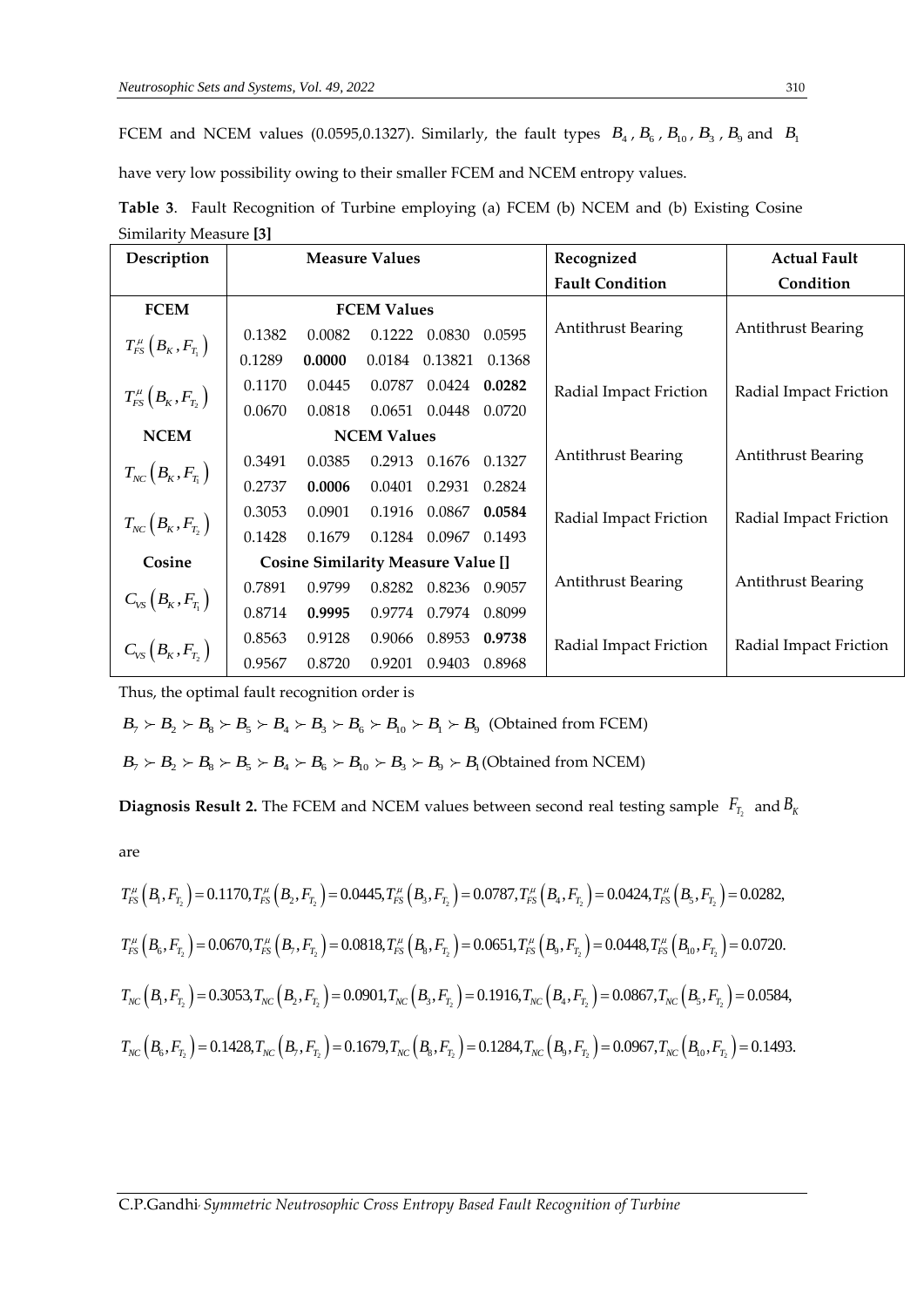

**Fig.4(a)** Recognized Optimal Fault Condition Employing Proposed Fuzzy, Neutrosophic Cross Entropy and Existing Cosine Similarity Measures **[3]**

In this case, the minimum symmetric trigonometric FCEM and NCEM values are 0.0282 and 0.0584 respectively. Clearly, these values confirm that vibration fault in turbine occurs due to the defect in radial impact friction of the rotor  $(B_5)$  , which is an optimal turbine fault selection, as it can also be

experienced from **Fig. 4(b).** The next smallest FCEM and NCEM values are 0.0424,0.0445 and 0.0584,0.0901 respectively which correspond to the fault types  $B_4$  and  $B_2$ . This indicates that there is a high possibility of pneumatic force couple and oil membrane oscillation. The fault type  $B_9$ (looseness of bearing block) has low possibility owing to its smaller FCEM and NCEM values (0.0448,0.0967). Similarly, the fault types  $B_8$ ,  $B_6$ ,  $B_{10}$ ,  $B_7$ ,  $B_3$  and  $B_1$  have very low possibility owing to their smaller cross entropy values. Thus, the optimal fault recognition order is  $B_5 \succ B_4 \succ B_2 \succ B_9 \succ B_8 \succ B_6 \succ B_{10} \succ B_7 \succ B_3 \succ B_1$ .

**Validity Test:** In order to perform the validity of NCEM under validity criteria **[11]**, we inter-change the degree of true and falsity membership of non-optimal  $(B_{9})$  alternative and worse

 $(B_{\text{\tiny I}})$  alternatives. The new symmetric trigonometric FCEM and NCEM values can be recalculated employing (21) and are given below.  $T_{NC}$  ( $B_1$ ,  $F_{T_1}$ ) = 1.4895,  $T_{NC}$  ( $B_2$ ,  $F_{T_1}$ ) = 0.0385,  $T_{NC}$  ( $B_3$ ,  $F_{T_1}$ ) = 0.2913;  $T_{NC}$  ( $B_4$ ,  $F_{T_1}$ ) = 0.1676,  $T_{NC}$  ( $B_5$ ,  $F_{T_1}$ ) = 0.1327, (21) and are given below.<br>= 1.4895, $T_{NC} (B_2, F_{T_1}) = 0.0385$ , $T_{NC} (B_3, F_{T_1}) = 0.2913$ ; $T_{NC} (B_4, F_{T_1}) = 0.1676$ , $T_{NC} (B_5, F_{T_1}) = 0.1327$ ,

$$
T_{NC} (B_1, F_{T_1}) = 1.4895, T_{NC} (B_2, F_{T_1}) = 0.0385, T_{NC} (B_3, F_{T_1}) = 0.2913; T_{NC} (B_4, F_{T_1}) = 0.1676, T_{NC} (B_5, F_{T_1}) = 0.1327,
$$
  

$$
T_{NC} (B_6, F_{T_1}) = 0.2737, T_{NC} (B_7, F_{T_1}) = 0.0006, T_{NC} (B_8, F_{T_1}) = 0.0401, T_{NC} (B_9, F_{T_1}) = 1.5678, T_{NC} (B_{10}, F_{T_1}) = 0.2824.
$$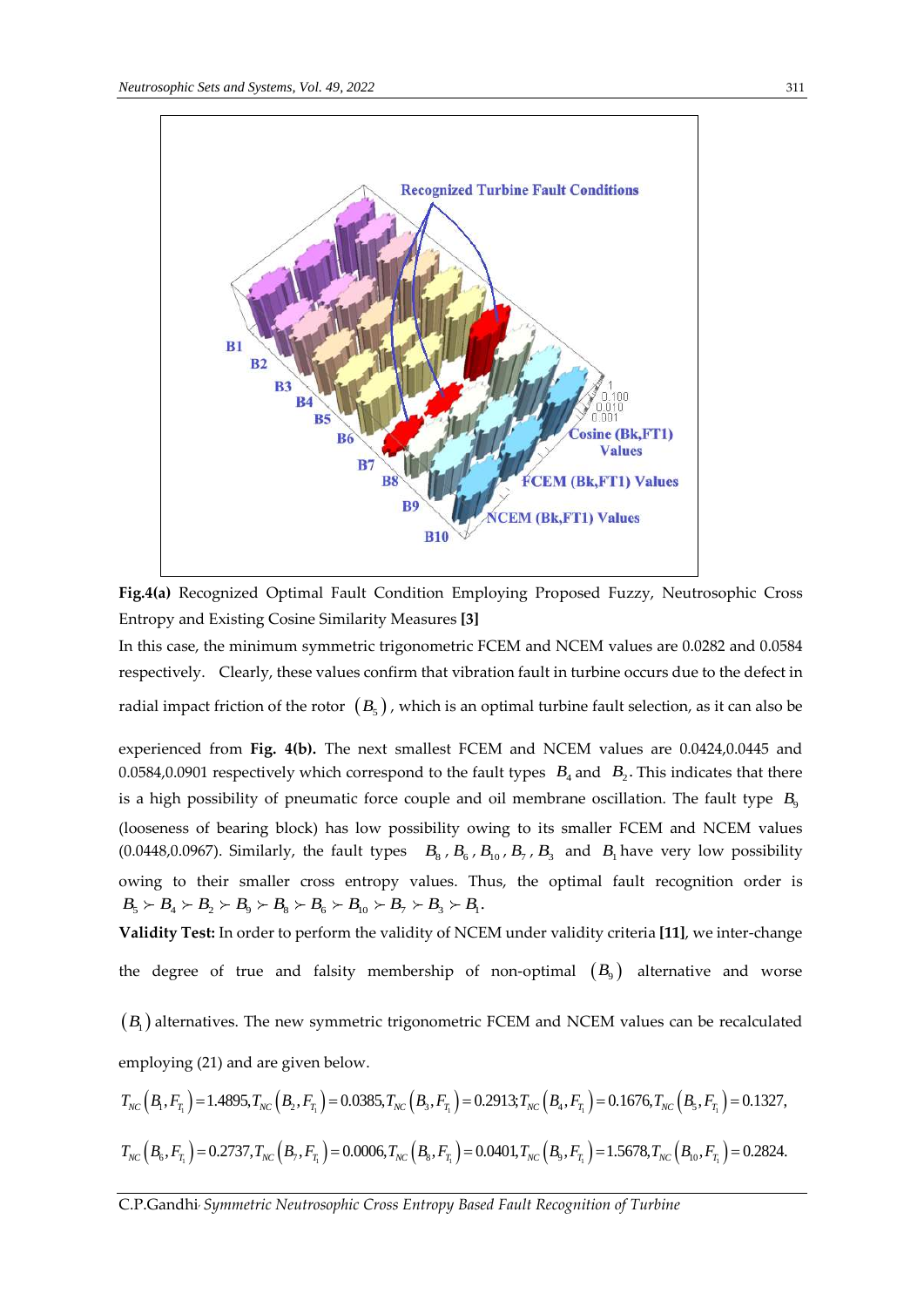*Neutronscopic Sets and Systems, Vol. 49, 2022*  
\n
$$
T_{NC}(B_1, F_{T_2}) = 1.1789, T_{NC}(B_2, F_{T_2}) = 0.0976, T_{NC}(B_3, F_{T_2}) = 1.1882, T_{NC}(B_4, F_{T_2}) = 0.0867, T_{NC}(B_5, F_{T_2}) = 0.0660,
$$
\n
$$
T_{NC}(B_6, F_{T_2}) = 0.1428, T_{NC}(B_7, F_{T_2}) = 0.1754, T_{NC}(B_8, F_{T_2}) = 0.1360, T_{NC}(B_9, F_{T_2}) = 0.0967, T_{NC}(B_{10}, F_{T_2}) = 0.1493.
$$

The results clearly indicate that the optimal fault selection does not change whenever we interchange the non-optimal and worse alternatives. This justifies that our proposed NCEM is capable of holding the best fault selection whenever worse and non-optimal are interchanged. However, the existing measures **[2,3]** are insufficient for holding the best fault selection. This indicates some ambiguity in the enduring fault recognition methods



**Fig.4(b)** Recognized Optimal Fault Condition Employing Proposed Fuzzy, Neutrosophic Cross Entropy and Existing Cosine Similarity Measures

| <b>Description</b> | Measure Values                                                                                   |  | Ontimal Worse |  |
|--------------------|--------------------------------------------------------------------------------------------------|--|---------------|--|
|                    | Similarity Measure [3] Under Sensitive Analysis                                                  |  |               |  |
|                    | <b>Table 4.</b> Fault Recognition of Turbine employing (a) FCEM (b) NCEM and (b) Existing Cosine |  |               |  |

| Description                                                                    | <b>Measure Values</b> |        |                    |        |               | Optimal, Worse            |                           |  |
|--------------------------------------------------------------------------------|-----------------------|--------|--------------------|--------|---------------|---------------------------|---------------------------|--|
|                                                                                |                       |        |                    |        |               | <b>Alternatives Under</b> |                           |  |
|                                                                                |                       |        |                    |        |               |                           | <b>Sensitive Analysis</b> |  |
| <b>NCEM</b>                                                                    |                       |        | <b>NCEM Values</b> |        | <b>Before</b> | After                     |                           |  |
| $T_{NC}\left(B_{K},F_{T_{1}}\right)$                                           | 0.3497                | 0.0391 | 0.2920             | 0.1682 | 0.1284        | $B_{\rm o}, B_{\rm i}$    | $B_3, B_1$                |  |
|                                                                                | 0.2743                | 0.0012 | 0.0407             | 0.2887 | 0.2831        |                           |                           |  |
|                                                                                | 0.3059                | 0.0907 | 0.1922             | 0.0873 | 0.0541        | $B_3, B_1$                | $B_3, B_1$                |  |
| $T_{\scriptscriptstyle NC}\left(B_{\scriptscriptstyle K}, F_{_{_{T_2}}\right)$ | 0.1434                | 0.1685 | 0.1290             | 0.0924 | 0.1499        |                           |                           |  |
|                                                                                |                       |        |                    |        |               |                           |                           |  |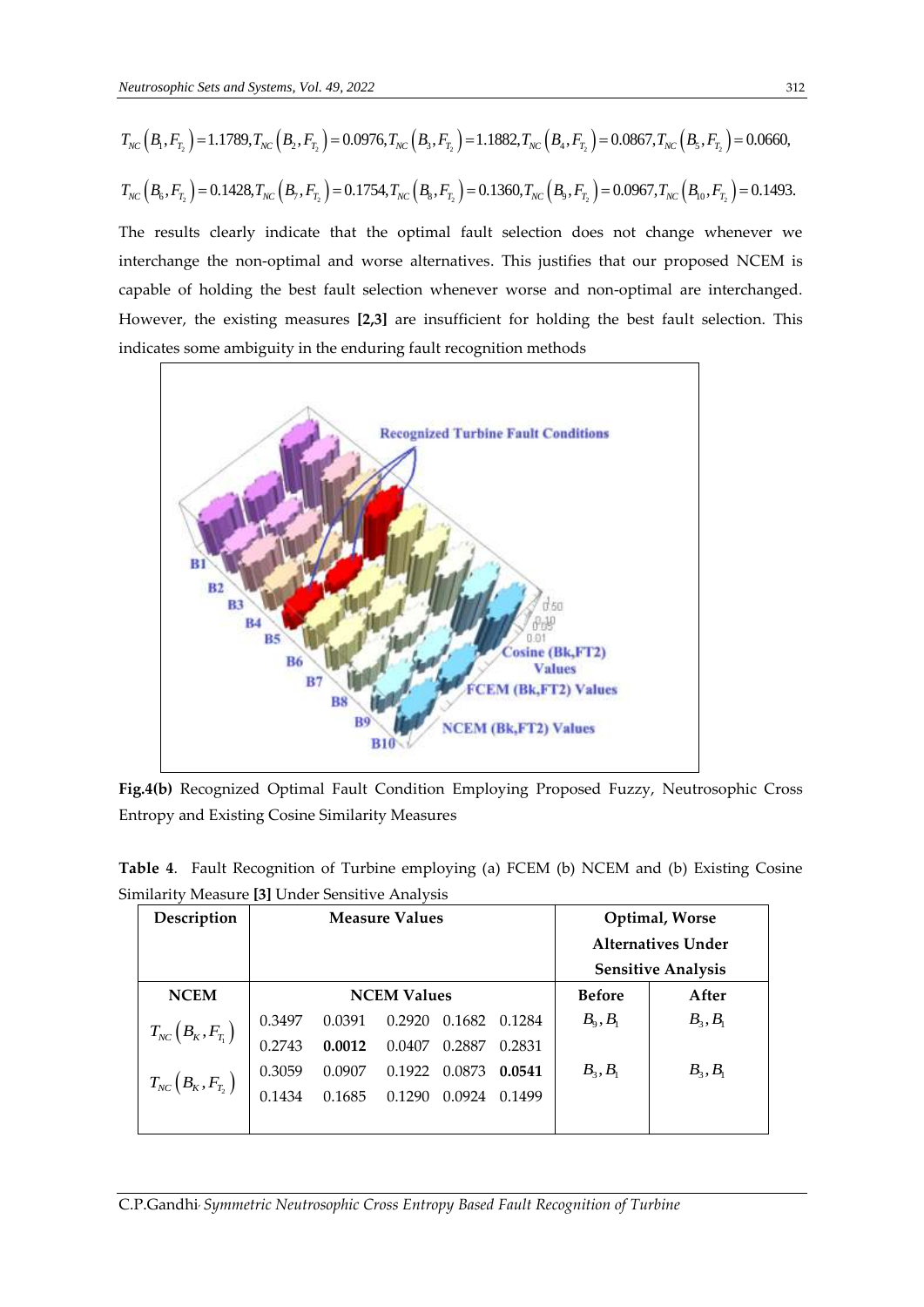**Sensitive Analysis** In order to demonstrate the effectiveness of NCEM under sensitive analysis**[11]** we slightly change the value  $(*x*<sub>8</sub>, [0.00, 0.01, 1.00]>)$  of  $F_{T_1}$  to  $(*x*<sub>8</sub>, [0.010, 0.010, 1.000])$ . Next, we again compute  $T_{NC} (B_K, F_{T_J}) (J = 1, 2)$  employing (21) and represent the results in ranking order of all ten knowledge of system faults is provided in **Table 4**. A The comparison of the results depicted in **Table 3** and **Table 4** indicate that the optimal and worse alternatives remain unchanged whenever there is a small change in the SN set  $\left( < x_{\rm s}, [0.00, 0.01, 1.00] > \right)$ . This clarifies that our symmetric trigonometric NCEM is an insensitive measure when subjected to a little change in the evaluation values. However, the enduring measures **[2,3]** have been found sensitive under this experiment.

**Intuitive Analysis** For the performance of FCEM, NCEM and existing measures **[12]** under intuitive analysis, we have assumed two fuzzy sets  $(F_{1},F_{2})$  and SN sets  $(T_{1},T_{2})$  as depicted in

**Table**. In this experiment, we have fixed the value of  $|F_2|$  as  $[1.000]$ ,  $T_2$  as  $[1.000, 0.010, 0.000]$ meanwhile, the value of  $F_1, T_1$  are increased gradually as presented in Table. The FCEM and NCEM values along with existing measure values **[]** are calculated using **(20,21)** and the results are presented Table 5. The tabulated results reveal that  $T_{FS}^\mu\big(F_1,F_2\big);T_{NC}\big(T_1,T_2\big)$  values decrease whenever there is a slight increase in the values of  $F_1, T_1$ . However, a constant or undefined trend was experienced while repeating this phenomenon with the enduring measures **[2,3]**. This justifies that fault information conveyed by proposed cross entropy measures are feasible and meaningful. Moreover, this also justifies the superiority and remarkability of proposed methodology over the enduring methods **[2,3],** under intuitive analysis.

| Gp.            | <b>Fuzzy Set</b> |                | <b>SN</b> Set         | <b>FCEM</b>           | <b>NCEM</b>   | Cosine <sup>[3]</sup> | Measure [3]   |               |
|----------------|------------------|----------------|-----------------------|-----------------------|---------------|-----------------------|---------------|---------------|
| No.            | $F_{1}$          | F <sub>2</sub> | $T_{1}$               | $T_{2}$               | <b>Values</b> | <b>Values</b>         | <b>Values</b> | <b>Values</b> |
|                | 0.000            | 1.000          | [0.000, 0.010, 0.000] | [1.000, 0.010, 0.000] | 0.1272        | 0.1272                | 0.0009        | #NUM!         |
| $\overline{2}$ | 0.100            | 1.000          | [0.100, 0.010, 0.000] | [1.000, 0.010, 0.000] | 0.0672        | 0.0672                | 0.0905        | 1.1371        |
| 3              | 0.200            | 1.000          | [0.200, 0.010, 0.000] | [1.000, 0.010, 0.000] | 0.0544        | 0.0544                | 0.0908        | 1.1262        |
| 4              | 0.300            | 1.000          | [0.300, 0.010, 0.000] | [1.000, 0.010, 0.000] | 0.0457        | 0.0457                | 0.0909        | 1.1163        |

**Table 5**. Intuitive analysis of (a) FCEM (b) NCEM (c) Existing Measures **[2,3]**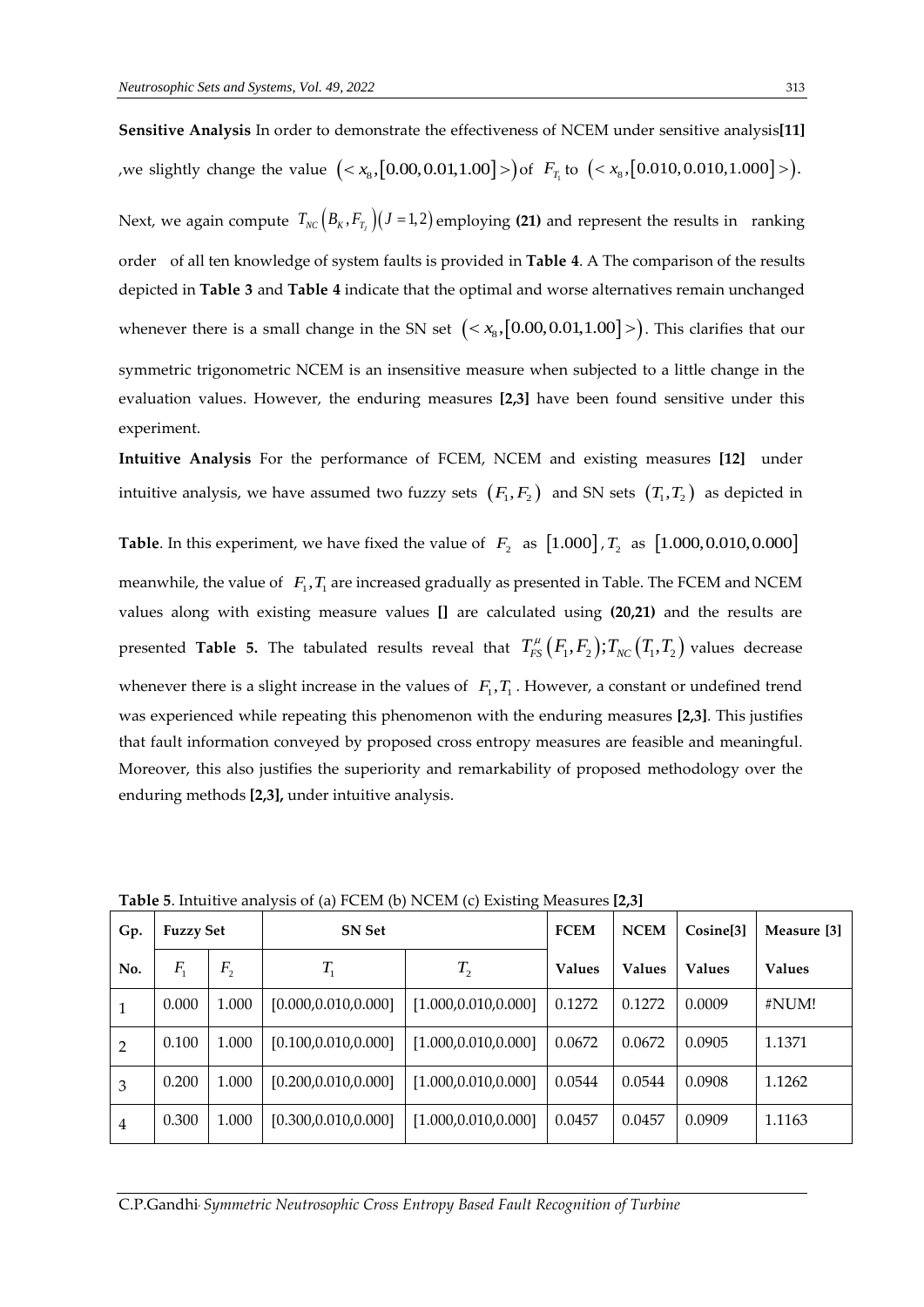| 5  | 0.400 | 1.000 | [0.400, 0.010, 0.000] | [1.000, 0.010, 0.000] | 0.0384 | 0.0384 | 0.0909 | 1.1071 |
|----|-------|-------|-----------------------|-----------------------|--------|--------|--------|--------|
| 6  | 0.500 | 1.000 | [0.500, 0.010, 0.000] | [1.000, 0.010, 0.000] | 0.0316 | 0.0316 | 0.0909 | 1.0984 |
| 7  | 0.600 | 1.000 | [0.600, 0.010, 0.000] | [1.000, 0.010, 0.000] | 0.0251 | 0.0251 | 0.0909 | 1.0901 |
| 8  | 0.700 | 1.000 | [0.700, 0.010, 0.000] | [1.000, 0.010, 0.000] | 0.0188 | 0.0188 | 0.0909 | 1.0822 |
| 9  | 0.800 | 1.000 | [0.800, 0.010, 0.000] | [1.000, 0.010, 0.000] | 0.0124 | 0.0124 | 0.0909 | 1.0745 |
| 10 | 0.900 | 1.000 | [0.900, 0.010, 0.000] | [1.000, 0.010, 0.000] | 0.0062 | 0.0062 | 0.0909 | 1.0671 |
| 11 | 1.000 | 1.000 | [1.000, 0.010, 0.000] | [1.000, 0.010, 0.000] | 0.0000 | 0.0000 | 0.0909 | #NUM!  |

### **Conclusion**

This study has propounded the establishment of novel symmetric trigonometric fuzzy as well as single valued neutrosophic cross entropy measures (FCEM and NCEM). To overcome the shortcomings faced by non-fuzzy and asymmetrical cross entropy measures and to obtain meaningful fault information, the proposed symmetric FCEM and NCEM has the necessary capability for recognizing the optimal fault conditions such as antithrust bearing and radial impact of friction of rotor, of a huge steam turbine generator. The proposed variants of neutrosophic cross entropy measures are compatible for further mathematical treatments under sensitive and intuitive analysis because of their symmetric quintessence whereas the enduring measures exhibit inconsequential results indicating ambiguity in the evaluation information of fault features

#### **Credit Authorship Contribution Statement:**

C.P. Gandhi: Writing Original Draft, Methodology.

**Declaration of Competing Interest** The authors declare no conflict of interest.

## **References**

- **[1]** He [Ren, Wenyi](https://www.sciencedirect.com/science/article/abs/pii/S0960148120320516#!) Liu, [Mengchen](https://www.sciencedirect.com/science/article/abs/pii/S0960148120320516#!) Shan, Xin [Wang, Zhengfeng](https://www.sciencedirect.com/science/article/abs/pii/S0960148120320516#!) Wang **(2021),** *"A novel wind turbine health condition monitoring method based on composite variational mode entropy and weighted distribution adaptation"*, Renewable Energy, Vol.168, pp.972-980.
- [2] Ye. Jun. **(2009)**, *``Fault diagnosis of turbine based on fuzzy cross entropy of vague sets''*, Experts Systems with Applications,36, p.8103-8106.
- [3] Shi.L.L., Ye. J., (2013), *"Study on fault diagnosis of turbine using an improved cosine similarity measure of vague sets''*, Journal of Applied Sciences,13(10),p.1781-1786.
- [4] Shi.L.L.(2016), *"Correlation coefficient of simplified neutrosophic sets for bearing fault diagnosis''* , Shock and Vibration,20(2), p.1-11.

C.P.Gandhi, *Symmetric Neutrosophic Cross Entropy Based Fault Recognition of Turbine*